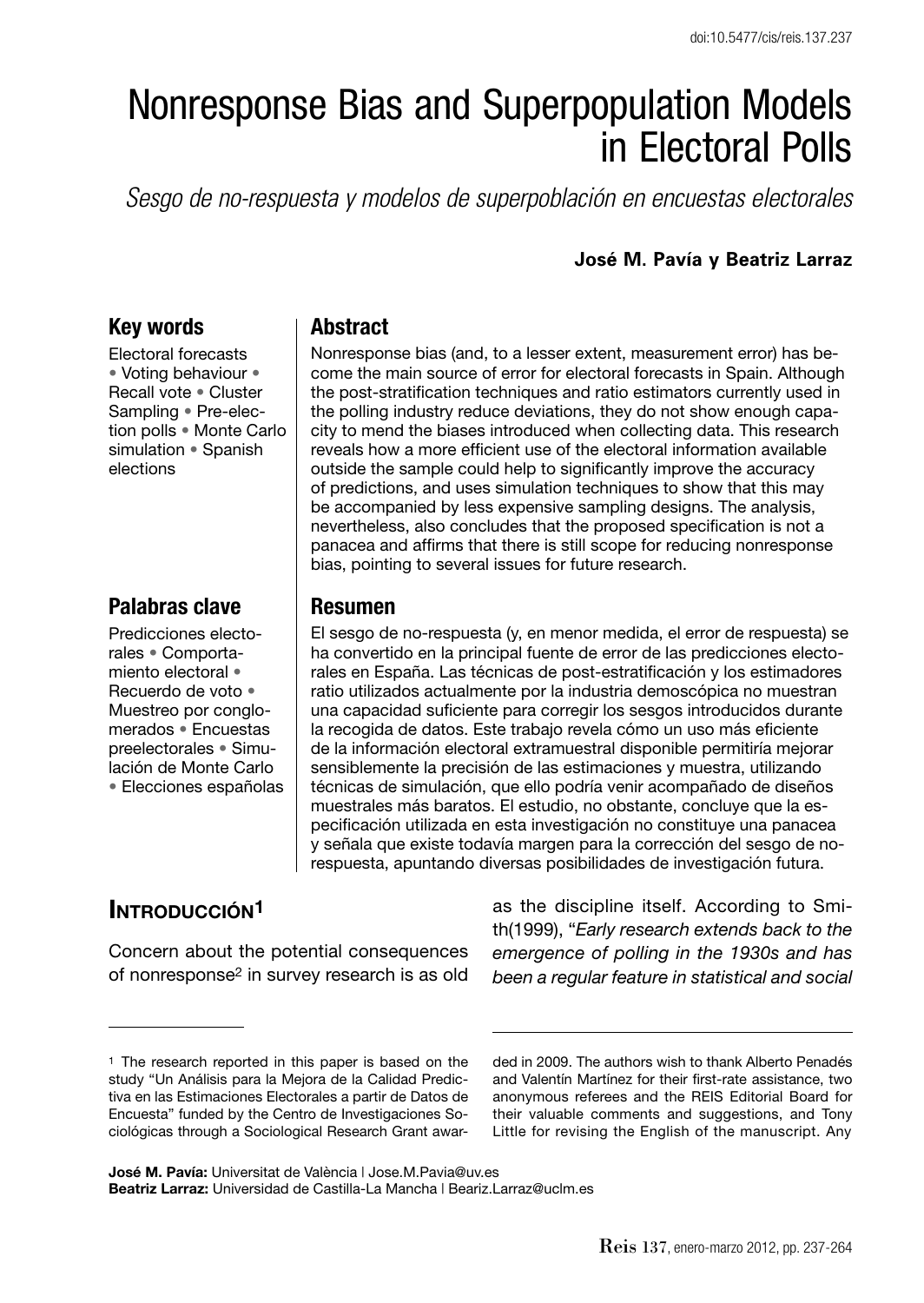*science journals since the 1940s*." Despite this, it has not been until more recently that the scientific community has devoted more attention to the issue, in response to the consequences that the increasing lack of willingness to participate in polls shown by many citizens is having on the quality of survey outcomes (Singer, 2006).

Since the second half of the 1980s, there has been a constant and gradual increase in surveying nonresponse rates, non-cooperation of respondents being established as the main cause of this trend (de Leeuw and de Heer, 2002). The efforts of researchers were promptly focused on trying to understand the causes of the phenomenon and on introducing new ideas, like the concept of randomness of nonresponse, in order to try to reduce nonresponse (in its two forms: non-contacted and rejections) and/or to correct its consequences (e.g., Groves and Couper, 1998). Social scientists and survey leaders directed their attention to understanding and reducing nonresponse (e.g., Groves *et al.*, 1999), while from a statistical perspective, research focused on trying to minimize its impact using techniques such as multiple imputation (e.g., Schafer, 1997; King *et al.*, 2001) and adjustment and weighting methods (e.g., Isaki *et al.*, 2004).

Nevertheless, once i) the inefficiency of the costly methods used to attempt to increase participation was recognized (e.g., Curtin *et al.*, 2005), ii) it was accepted, in the English literature (e.g., Keeter *et al.*, 2000; Merkle and Edelman, 2002; Groves, 2006), the lack of a stable relationship between the nonresponse rate and estimation bias and iii) it was acknowledged that the statistical methods currently in use are not capable of correcting sufficiently nonresponse bias<sup>3</sup>, the main challenges that, according to Groves *et al.* (2002), survey methodology faced at the beginning of this century were to i) determine under what circumstances nonresponse can damage population inferences and ii) identify the methods that, in the presence of nonresponse, can improve the quality of sampling estimates. This paper aims to provide some answers, within the context of election forecasting, to the second of the challenges identified in Groves *et al.* (2002).

Within surveys, election polls and election predictions play an important role as, unlike most surveys, they may be judged against an external standard of comparison: the actual election outcomes. The sociological and public opinion forming aspects of election forecasts therefore help to shape the image of the whole sector (Martin *et al.*, 2005). Despite this, an analysis of the methods currently employed to generate election predictions reveals that the electoral information available outside the sample is used inefficiently. Indeed, the data recorded in previous elections could be more intensely exploited using superpolulation models (e.g., Valliant *et al*., 2000).4

remaining errors are the authors sole responsibility. The authors acknowledge the support of the Spanish Ministry of Science and Innovation (MICINN) through the project CSO2009-11246/CPOL.

<sup>2</sup> In general, two types of nonresponse can be found in surveys: total or partial. Total nonresponse (or non-participation) occurs either when an individual cannot be reached to be interviewed (whose distribution among the various political options is often assumed as basically random) or when, after being contacted, s/he declined to be interviewed. This second type of nonresponse often shows a skewed distribution among the various options and is the main source of "*nonresponse bias*". Partial nonresponse (or item nonresponse) appears when the subject agrees to be interviewed but provided no answer to certain questions.

<sup>3</sup> This was painfully clear in the exit-poll predictions made in the 2000 U.S. Presidential Election, when errors, mainly attributed to nonresponse bias (e.g., Konner, 2003; Biemer *et al.*, 2003; Randall, 2008), provoked a great stir.

<sup>4</sup> In a superpopulation framework, the target population is considered a realization of a larger underlying population (superpopulation), where the individual realizations of each member of the population show certain patterns of regularity that can be statistically exploited and, therefore, be used to improve the quality of forecasts. From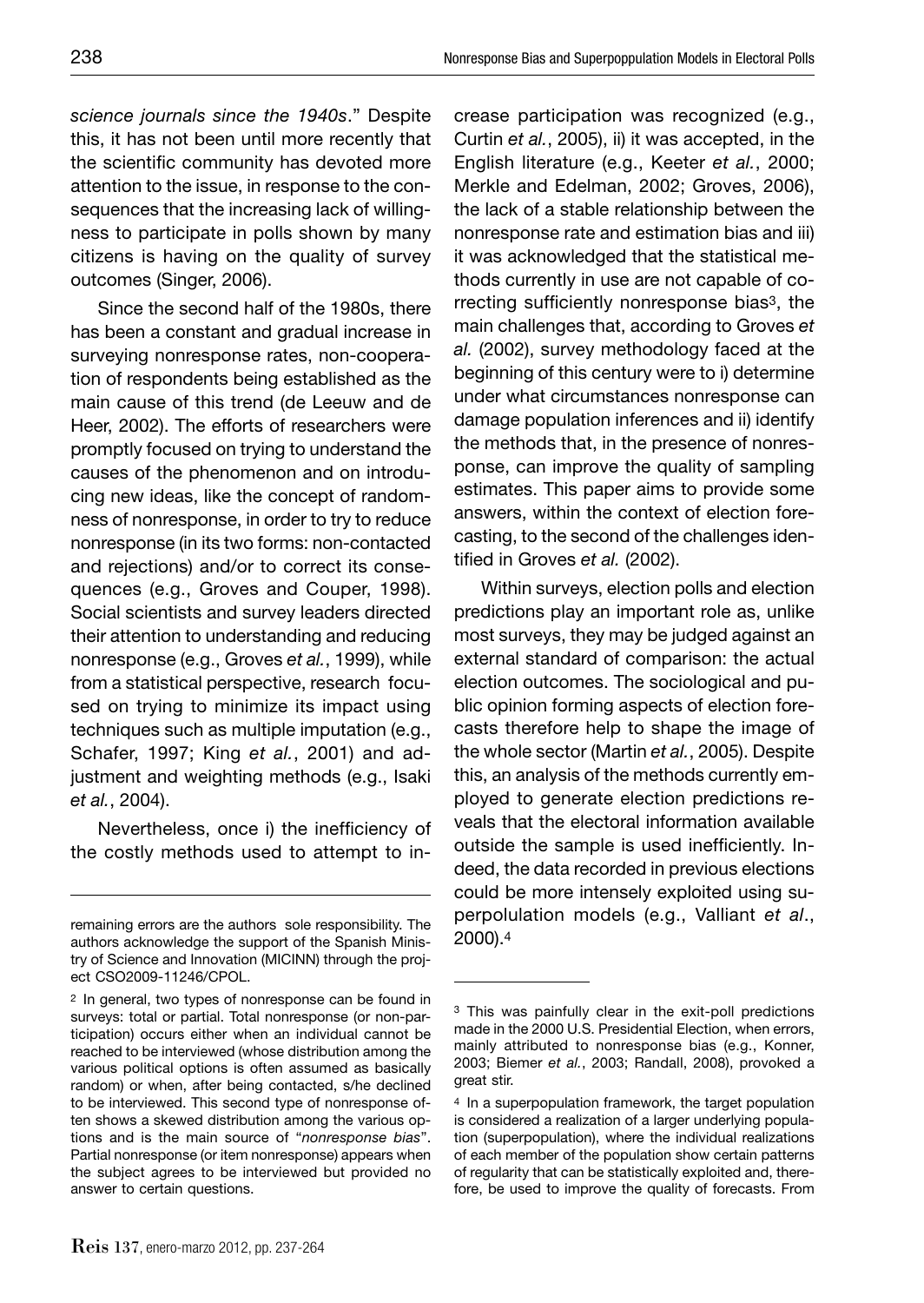In this line of research, when working with biased samples of counted votes, the forecasting election models based on the congruence that electoral outcomes of consecutive elections display at polling station or electoral section levels have shown great capacity to improve the accuracy of predictions (e.g., Bernardo and Girón, 1992; Bernardo, 1997; Pavía-Miralles, 2005; Pavía *et al*., 2008) even if only partial results from the polled stations are available (Pavía-Miralles and Larraz-Iribas, 2008). And, furthermore, this approach has very recently revealed its potential with data from exit polls (Pavía, 2010). The aim of this paper is to study and analyze the prediction capacity of this strategy when working with election polling data and to compare it to the procedures currently in use in the polling industry, more specifically, to post-stratification methods and ratio estimators (e.g., Mitofsky and Murray, 2002; Mitofsky, 2003).

In particular, taking the 2716 and 2720 CIS post-election surveys<sup>5</sup> as a reference (corresponding, respectively, to the 2007 Madrid regional election and the 2007 Barcelona local election)<sup>6</sup>, an enormous number of samples from the related populations have been simulated under three different scenarios of respondent behavior during interviews and two different strategies of sampling design. Each sample has been analyzed using four alternative estimators and the accuracy of all estimates has been assessed in comparison to the actual outcomes. The results show that introducing the outcomes recorded previously in all the voting districts into the estimation process would significantly improve the accuracy of predictions.

The rest of the paper is organized as follows. The second section describes the characteristics of the target populations and the criteria followed to generate the samples. The third section describes the estimators used and the fourth analyzes and compares the forecasts. In the fifth section, the estimators are applied to the actual data collected

this perspective, if the same election could be repeated indefinitely under similar conditions (emulating in electoral terms the movie "Groundhog Day") the outcomes obtained with each new election would be different, but with some regularities that would be recognized as belonging to the same underlying population. This idea can be extended dynamically to find relationships between voting outcomes recorded at different points in time.

<sup>5</sup> The reason for considering post-election surveys as the basis for analysis rather than pre-election polls is due to the need to assess both the forecasting alternatives and also the sampling designs with the least possible "noise" and, above all, to be able to use an objective, external criterion of validity. The responses collected in post-election surveys tally with accomplished facts, so theoretically the estimates derived from them could be directly compared to the results actually recorded in the election. However, the answers reflected by pre-election polls are subject to statements of intent, which may vary between the date of the survey and the polling day. Consequently, some of the possible deviations observed between the values registered in the elections and predictions could be due to changes of state of opinion between the time of the survey and the polling day, rather than to technical issues. This would undoubtedly greatly hamper the assessment.

<sup>6</sup> Although national elections generally arouse greater interest among the public, in this study we have worked with a regional and a local poll for logistical and technical reasons. Firstly, working with a national legislative election involves dealing with more than 35,000 electoral sections (census tracts), which would have entailed enormous costs in information management. Secondly, due to the low number of representatives which are usually apportioned in most of the constituencies in a general election, national predictions are less sensitive to estimation biases and are therefore initially not as interesting in technical terms. Thirdly, from a theoretical point of view, the difficulty of producing accurate estimates grows inversely with population size and directly with the number of parties. That is, the larger the population, the less difficult (in relative terms) it is to generate precise estimates and the greater the number of candidates, the more difficult it is to get it right. The 2007 Madrid regional election was chosen as an example of a situation with a low effective number of parties, but where estimates are highly sensitive [In 2007, there were 111 representatives in the Madrid Assembly]. On the other hand, the 2007 Barcelona local elections were chosen to assess the model under theoretically more unfavorable circumstances and in a different socio-political environment. From a technical standpoint, the electorate is significantly smaller and the effective number of parties clearly higher. Politically speaking, the Catalonian electorate is more fragmented and in 2007 in Barcelona the majority party was the PSC, as opposed to Madrid where it was the PP Party.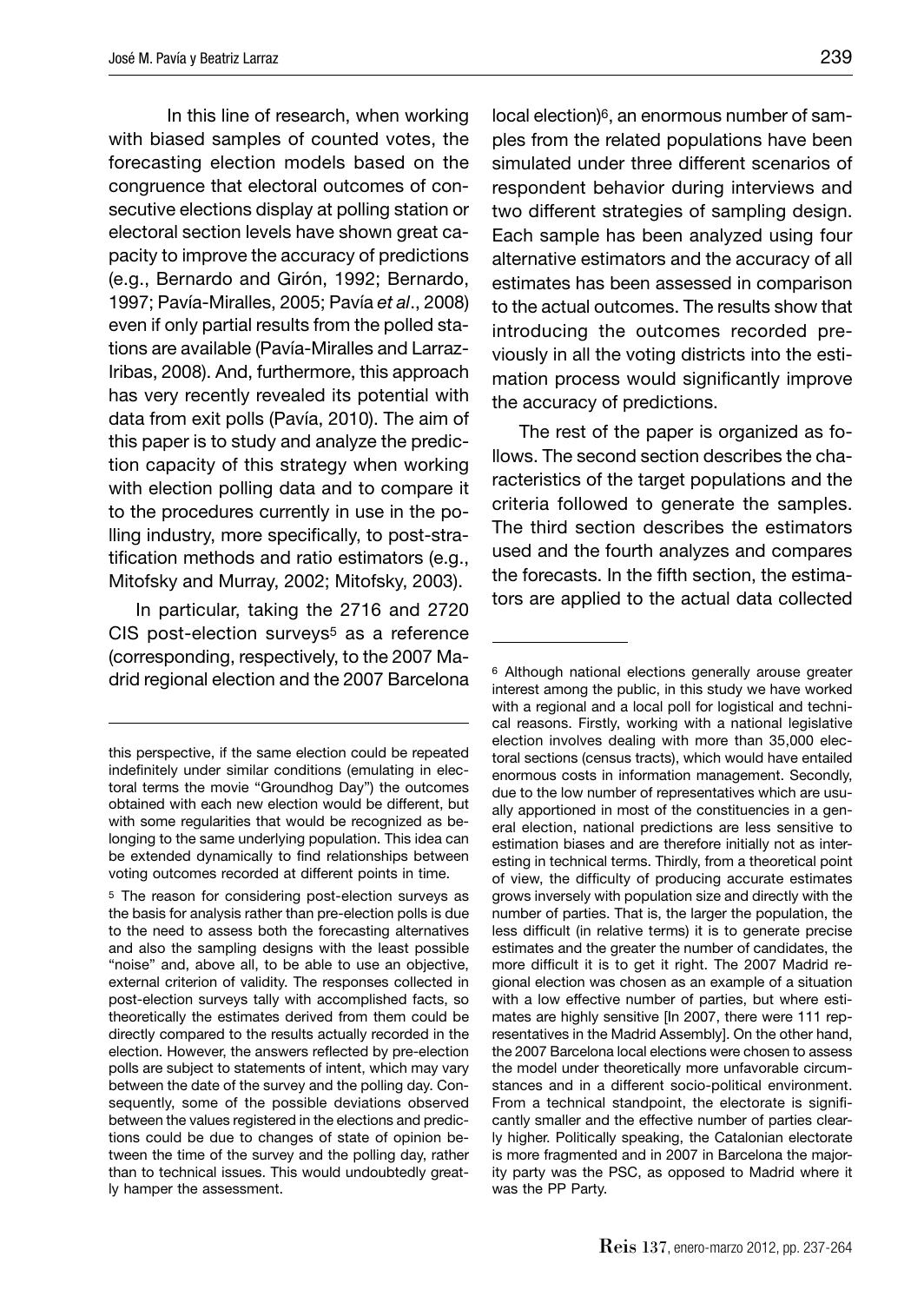in the 2716 and 2720 surveys. Finally, the last section summarizes the conclusions drawn and critically discusses their implications. Two appendices complete the document. The first describes how simulated vote recall has been generated, while the second provides full details of how samples and respondents' responses were simulated.

## **POPULATIONS, SAMPLING DESIGNS AND RESPONSE SIMULATION**

According to the methodological notes accompanying the opinion polls conducted by the *Centro de Investigaciones Sociológicas* (CIS), the mechanism followed by this institution to select sample units is defined as a stratified multi-stage cluster procedure "... *con selección de las unidades primarias de muestreo (municipios) y de las unidades secundarias (secciones) de forma aleatoria proporcional, y de las unidades últimas (individuos) por rutas aleatorias y cuotas de sexo y edad*." ["…with selection of primary sampling units (municipalities) and secondary units (sections) with probability proportional to size, and of the last units (individuals) by random routes and sex and age quotas."].

In this research, the CIS sampling procedure —as described in Rodríguez Osuna (2005)—has been taken as a basis and two different strategies of sampling design have been tested. On the one hand, we have followed a similar approach to that used by the CIS (hereafter CIS; see Rodríguez Osuna, 1991 and 2005) and, on the other hand, we have simulated surveys using a significantly easier and cheaper sampling design (hereafter AL). In the case of the second strategy, a smaller number of sections have been randomly selected7 than in the CIS samples and a relatively larger number of citizens have

been surveyed in each selected section. The reason for this is to study the impact that using a theoretically cheaper sample design (due to entailing less travel expenses and pollsters) would have on the quality of the estimates.

Cluster sampling (with electoral sections as clusters) is therefore the basis of the sampling technique used in the CIS and AL surveys analyzed in this paper8. Having vote distributions at census tract level (i.e., the votes obtained by each party in each electoral section) is therefore essential to carry out the planned simulation. However, more data than those corresponding to the elections we intend to forecast are required in order to obtain the predictions. It is also necessary i) to have the results from the previous election in each section and ii) to associate a vote recall to each elector.9

Both sets of results (the votes recorded in each census tract in previous and current elections) are required to perform the analysis: past vote recall is fundamental in both the ratio estimator and post-stratification techniques currently in use and also in the methodology based on superpopulation models proposed as an alternative in this paper.

However, this requirement poses two preliminary initial problems that must be solved. On the one hand, it is necessary to establish the map of relations between the voting sections of current and previous elections and, on the other hand, it is necessary to assign a vote recall to each potential respondent. To

<sup>7</sup> Through random sampling without replacement, with probability of selection proportional to the size of the section and without prior stratification of the population.

<sup>8</sup> This comment could lead to the erroneous conclusion that the methodology proposed in this paper could not be used in telephone surveys. Nothing is further from the truth. The CIS and AL sampling designs proposed could be perfectly suited to telephone polling, although we do accept the coverage problems that telephone surveys entail. Nonetheless, coverage bias would not pose any additional concern in this framework as this could be regarded as nonresponse.

<sup>&</sup>lt;sup>9</sup> In order to simplify the analysis, we decided to confine our study to the results recorded in the elections of the same type held previously in the constituency.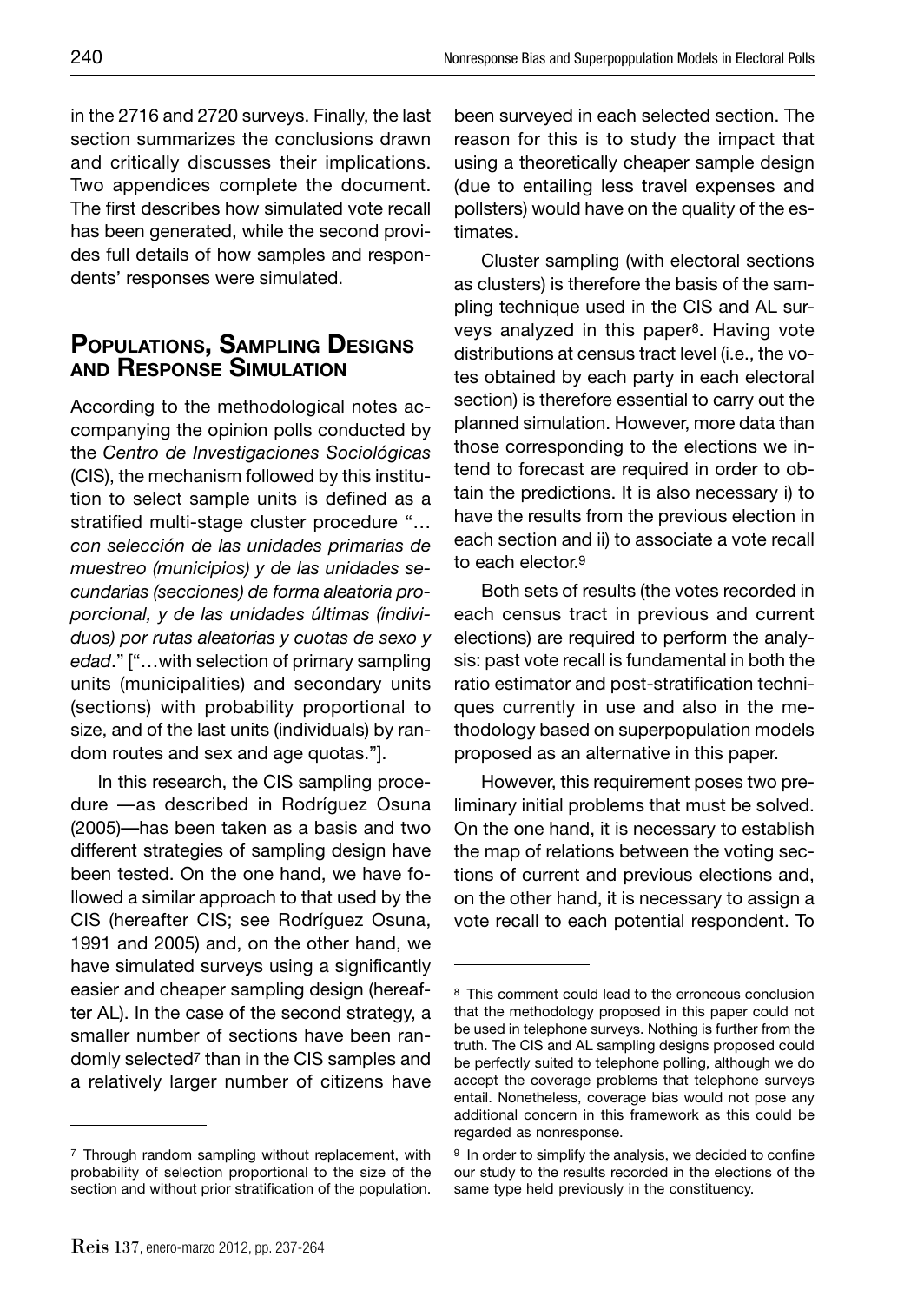solve the first problem, we have employed the classical solution10, which consists of comparing administrative codes and number of voters assigned to each section as a mechanism that establishes the chart of matches between old and new polling units by applying a set of sounded rules (Pavía-Miralles, 2005: 1117-8).11

Once the map of relationships among sections has been established, the marginal distributions of votes (the votes recorded in previous and current elections) are available in each section. However, we also need vote recalls (or cross distributions) for all electors to apply the proposed estimators. The vote, however, is secret, so it is not possible to know present or past voting behavior at individual level. Nevertheless, in order to assign a vote recall to each subject, one could try to exploit the aggregate information available on the voting behavior of electors to infer the electoral behavior of each type of voter in each section. This issue, known as "*the ecological inference problem*" (King, 1997), is solved in this work exploiting the valuable information on transfer voting that the 2716

and 2720 CIS electoral polls provide using, in a two-stage process, techniques of matrix balancing12 (Pavia *et al.*, 2009). The basic idea is to estimate the voting transfer matrix among electoral options at census tract level in order to, depending on the group (electoral option) to which a subject belongs to be capable of assigning them a current vote and a distribution of vote recall conditioned on their current vote.

After applying the above process —the technical details of which are shown in an example in Appendix I— we have the information about the current and previous electoral behavior of each elector in each section. These are the populations that have been used to simulate the samples.13

From each of the above populations, 6,000 samples of 1,000 electors (the same sizes projected in the 2716 and 2720 surveys taken as references) were extracted. A thousand samples for each of the six scenarios obtained by combining the two proposed sampling design (CIS and AL) with the three hypotheses considered for voters' behavior when interviewed (without error, WE; with nonresponse bias, NRB; and with nonresponse bias and response error, RE; see Appendix II).

A three-step procedure was followed to simulate the samples. Census tracts were selected in the first stage. In the second sta-

<sup>10</sup> Currently, however, with the increasing availability of geographic information, the task of establishing correspondences could easily be automated (and improved by exploiting the spatial correlation present in election outcomes) and even extended to situations where the manual assignment is impracticable (Pavía and López-Quilez, 2012).

<sup>11</sup> In particular, the basic list of rules used to track and establish the relationships between census tracts of successive elections could be summarized as follows: (i) A direct match is established between polling units that have apparently not changed (under the assumption that the relatively small number of entrances and exits in their voter lists are random); (ii) When either two (or more) sections are combined to create one (or more) new section(s), the aggregate outcomes of the original sections are considered as historical data for the emerging section(s); (iii) For those new sections which stem from the division of a previously existing section, the vote proportions of the original section are assigned as their past vote proportions; and, (iv) Either neighbourhood, city or, even, constituency average vote proportions are assigned as historical data for newly (or practically newly) created polling sections, due to the fact that they are usually located in the expansion areas of the cities.

<sup>12</sup> In particular, the RAS method has been used. This method is a mechanical procedure, quite respectful with the initial entries of the matrix, which has been widely used in political science to infer individual behavior from aggregate values (e.g., Johnston and Pattie, 2000, Gschwend *et al.*, 2003) and that receives theoretical backing from the information theory and entropy.

<sup>13</sup> It should be noted that the marginal distributions of votes used in each section coincide with the real ones and although the cross-distributions are unknown, the estimates achieved should be close to reality. In any case, all the prediction strategies analyzed compete to see which generates forecasts closer to actual results over the same populations.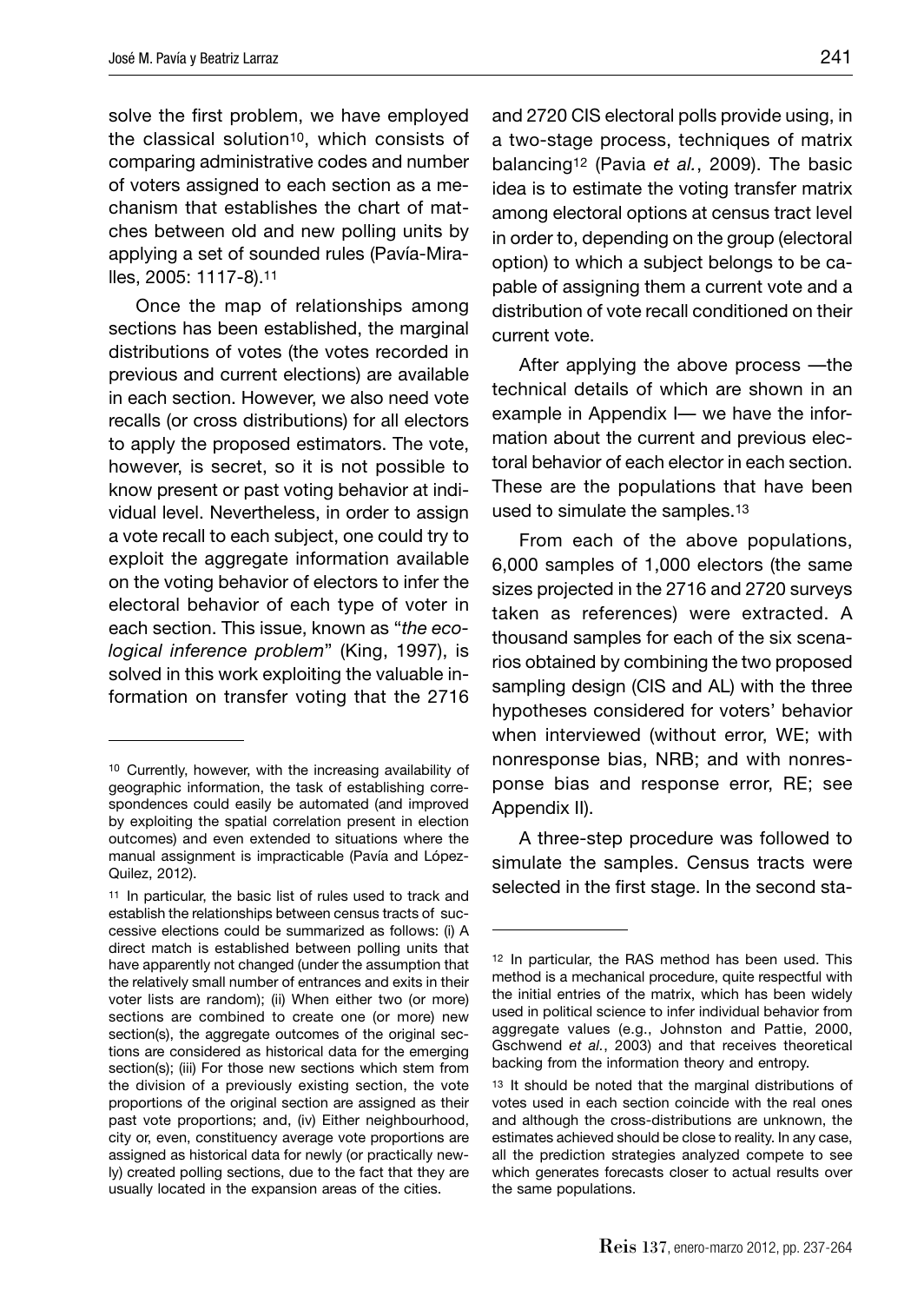ge, electors were drawn14 in each selected census tract. And, in the third stage, the current and past vote responses of the individuals selected at second stage were collected. The details about how the samples and the responses of individuals were generated are given in Appendix II.

In addition to the detailed information provided in Appendix II, we illustrate how the samples were generated using as an example the steps followed to draw electors and generate respondents' answers in an AL sample with nonresponse bias and error response of the Barcelona local election. First, we randomly selected 25 sections (with selection probability proportional to size of the section) from the 1,482 electoral sections of the Barcelona electorate to then proceed, in each selected section, as follows. An elector is chosen randomly from all the electors in the section and his/her vote is observed in order to simulate nonresponse bias by "tossing a coin" with the probability of heads and tails not necessarily being equal. Let us say that s/he votes for CiU. At this point, a coin with approximately 20% probability of *heads* (figure assigned to CiU voters)<sup>15</sup> is thrown. If it is heads, the voter is discarded and another elector is drawn from the citizens that have not as yet been selected. If it is tails, the voter becomes part of the sample. This process is repeated until 40 electors from the section are chosen. Then, the 40 selected voters were subjected to another "coin trial" to simulate the response error. More specifically, for each elector a new coin (with a 5% probability of heads) was tossed. If tails comes up, his/her recall and current vote is directly recorded, whereas if it is heads, his/her present and past vote are generated randomly.

#### **ESTIMATORS**

For each of the simulated samples, four alternative estimates were obtained. First, and as a reference for comparison, direct estimates (hereafter DIR) were obtained by converting the direct raw answers of respondents into percentages. This estimator is employed to ascertain the extent of the bias of each particular sample and to assess the improvement that results from incorporating vote recall into the prediction process. In addition to this simple estimator, another three estimators were used. They all seek to make more efficient use of the out-of-sample information available and use vote recall as auxiliary information to reduce (sampling and non-sampling) forecasting bias. More specifically, they are: (i) A post-stratification estimator (hereafter PS) with "individual-level correction" (Mitofsky and Murray, 2002) in the variant commonly used in Spain; (ii) A ratio-weighted estimator (hereafter RAT), with correction at constituency level16; and (iii) The estimator proposed as an alternative in this paper (hereafter HD) in the version presented in Pavía (2010), with corrections at section level. In all cases, estimates were constructed with the goal of predicting the percentage of valid votes that each of the main candidatures competing in the elections would achieve. The details for calculating these estimates are given below.

The direct estimator of p<sub>j</sub>, the proportion of valid votes obtained by the *j*th party, is

<sup>14</sup> In all the simulated samples only resident electors have been considered as non residents clearly cannot be interviewed. Obviously, therefore, the votes of nonresident electors have not been taken into account for adjustments or comparisons either.

<sup>15</sup> The probability of nonresponse of each political option was determined from the information contained in the surveys that served as a reference, in this case the survey 2720. In the case of CiU voters, the probability of nonresponse was established between 15 and 25 per cent.

<sup>16</sup> Ratio-type estimators have a high reputation and are recommended in many books on sampling (see, e.g., Särndal *et al*., 2003). In fact, an estimator of this class was used during the 2000 US Presidential Elections to produce the exit-poll predictions (Mitofsky, 2003).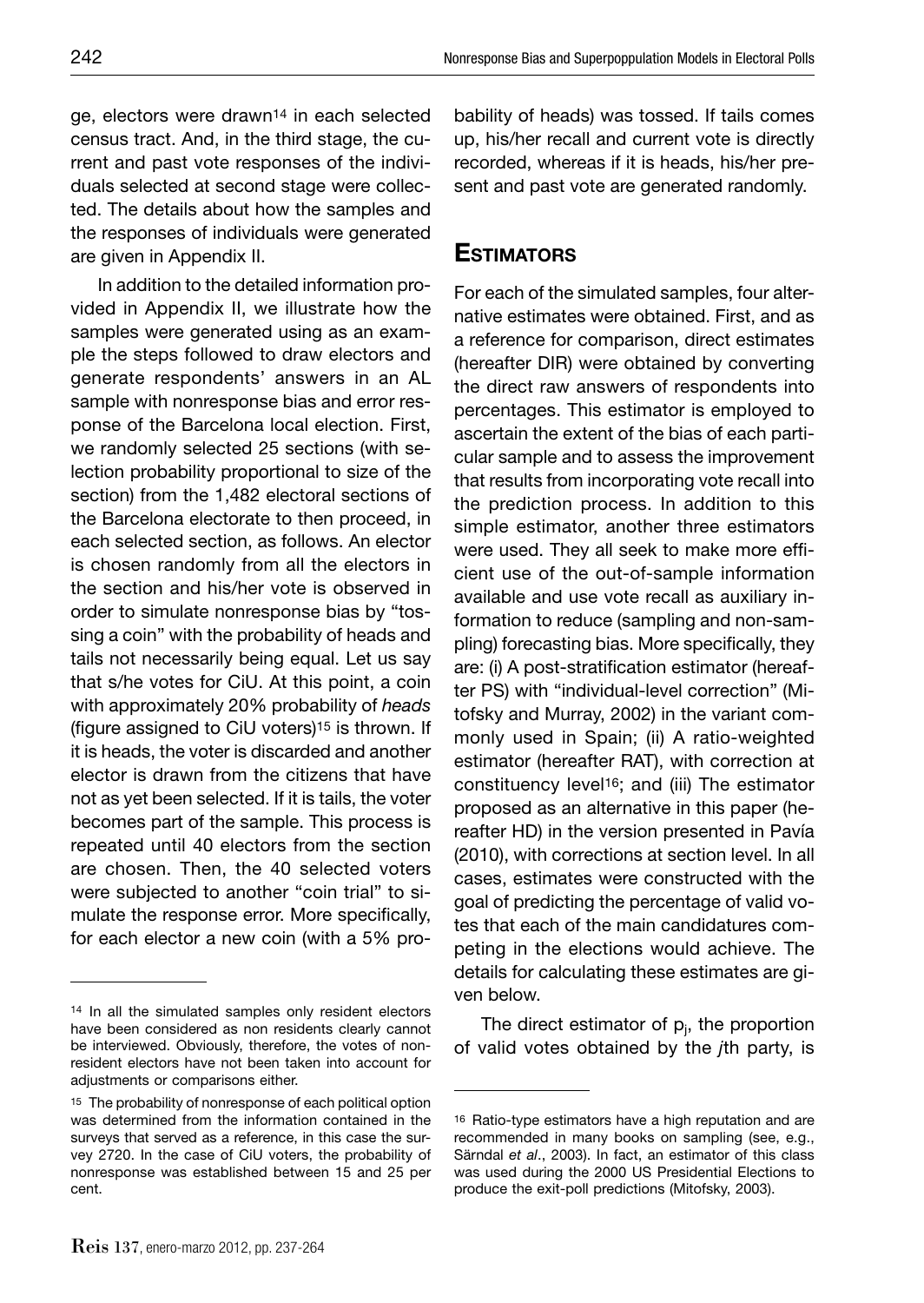easily obtained as the ratio between the votes that party *j* receives in the poll and the number of respondents who expressed their intention of voting. That is, the direct prediction (DIR) to p<sub>j</sub> is given by equation (1).

$$
\hat{p}_{\text{DIR}_j} = \frac{v_j}{v} \qquad (j = 1, 2, ... r), \qquad (1)
$$

where v<sub>j</sub> represents the number of voters surveyed who declare they will vote for option *j*,  $\mathsf{v} (= \sum_j \mathsf{v}_j)$  comprises the total number of individuals who have indicated they will vote in these elections and *r* is the number of options (including blank votes) concurring in the election.

In order to correct for nonresponse, coverage and measurement (response) errors, many public opinion research institutes (including CIS) typically use vote recall to weight their predictions to ensure that the sample is politically representative. Post-stratification techniques<sup>17</sup> figure prominently among these strategies. After grouping responses according to vote recall, the post-stratification estimator reweights each observation to guarantee that by applying the weights to the responses on past votes, previous election estimates would coincide with the actual results recorded.<sup>18</sup>

In particular, as the simulated samples are self-weighting, the new weights would be given by equation (2) for electors who voted in the previous election for the *j*th electoral party19 and by equation (3) for voters who did not vote in the past call.

$$
\omega_{0j} = \frac{\pi_{j,0}}{\frac{V_{j,0}}{n}}, \qquad (j = 1, 2, ..., r)
$$
 (2)

$$
\omega_{0,r+1} = \frac{1 - \sum_{h=1}^{r} \pi_{h,0}}{n},
$$
\n(3)

where  $v_{i,0}$  represents the number of voters who said they voted for option *j* in the previous election,  $v_{0}$  (= $\Sigma_{j}$   $v_{j,0}$ ) denotes the total number of electors in the survey who voted in the preceding election,  $\varpi_{i,0}$  represents the proportion of votes (over census) recorded for option *j* in the previous election and *n* is the effective sample size.

The weights obtained in (2) and (3) are used as elevation factors to obtain new estimates. Each individual is weighted according to his/her vote recall. More specifically, if *vi*,*j* is the number of electors in the poll who choose option *j* in the current election (where  $v_j = \sum_i v_{i,j}$ ) having declared to have chosen option  $i$  ( $i = 1.2, ..., r + 1$ ) in the previous election, the reweighted number of voters for option *j* in the current election is obtained through equation (4) and, hence, through equation (5), the PS predictions for the proportions of valid vote of each party20.

$$
\hat{v}_j = \sum_{h=1}^{r+1} \omega_{0i} \, v_{i,j} \qquad (j = 1, \, 2, \ldots, r) \qquad (4)
$$

$$
\hat{p}_{PSj} = \frac{\hat{v}_j}{\sum_{h=1}^{r} \hat{v}_h}, \qquad (j = 1, 2, ..., r)
$$
 (5)

As an alternative to PS forecasts (which are acquired taking into account the indivi-

<sup>17</sup> In the presence of nonresponse, however, according to Kalton and Kasprzyk (1986), the commonly called post-stratification estimator should be denoted "the *population weighting adjustment estimator*".

<sup>18</sup> This technique, therefore, could also be seen as a particular case of a calibration procedure, where past outcomes are used as an auxiliary (calibration) variable (e.g., Särndal, 2007).

<sup>19</sup> To make the notation less dense, it is assumed that the same number of parties competed in both elections.

<sup>20</sup> The same predictions (although with different estimation error) could also have been reached by adopting a superpopulation scheme in which the individual probabilities of change among political options were modeled exclusively depending on the previous vote (Aybar, 1998).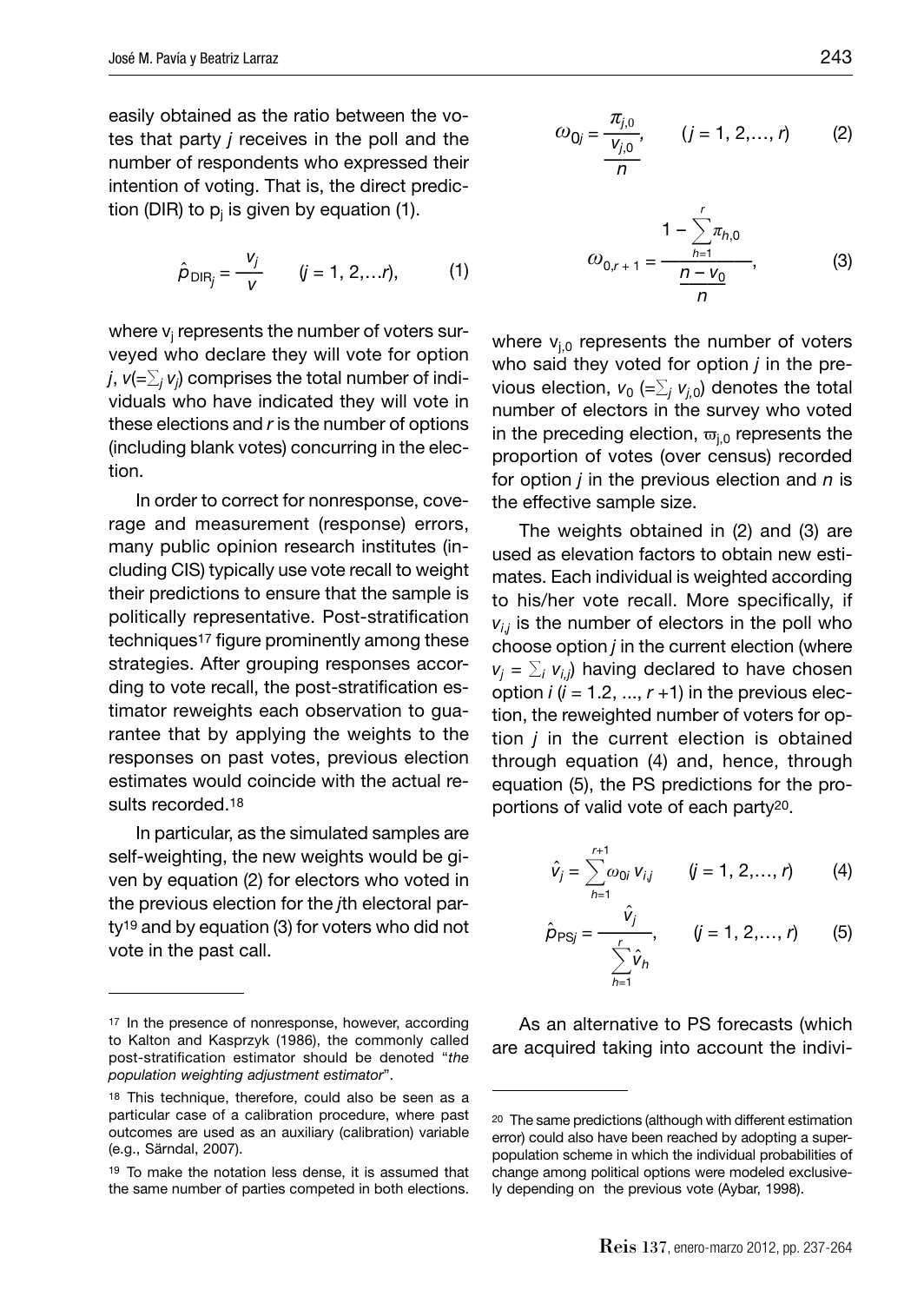dual responses of all subjects participating in the survey grouped into strata), estimates could also be obtained using a correction at constituency level in the spirit of the ratio predictors (see, e.g., Särndal et al., 2003: 180) with the initial forecasts being adjusted using vote recall as a covariate. In this case predictions are achieved using two separate ratio estimates derived from the survey data and after applying a final correction to remove the inconsistency that the well-known lack of unbiasedness of the ratio estimator causes in the forecasts.

In particular, if  $p_{i,0}$  denotes the proportion of valid votes attained by party *j* in the previous election and  $\hat{\rho}_{\text{DIR},i,0}$  represents the poll direct estimate for the proportion of votes gained by party *j* in the previous election (calculated as the ratio between those respondents who declared in the survey they had voted for party *j* in the past call and the total respondents who said they voted in previous elections), the RAT predictions are obtained by applying equations (6) and (7) recursively. First, through equation (6), an initial prediction for the proportion of vote for party *j*,  $\tilde{\rho}_{j}$ , is obtained using the classical ratio estimator. Then, in a second stage, we obtain the final RAT estimates by applying expression (7), which re-weights all the individual estimates given by the  $\tilde{\rho}_{j\cdot}$  estimates to sum to one. This second stage overcomes the main drawback of the classical ratio estimator, which almost certainly yields a set of predictions the sum of which is not unitary.21

$$
\tilde{p}_j = \hat{p}_{\text{DIR},j} \frac{p_{j,0}}{\hat{p}_{\text{DIR},j,0}}, \qquad (j = 1, 2, ..., r) \quad (6)
$$

$$
\hat{p}_{\text{RAT}j} = \frac{\tilde{p}_j}{\sum_{h=1}^r \tilde{p}_h}, \qquad (j = 1, 2, \dots, r) \qquad (7)
$$

Finally, as an alternative to RAT and PS estimates, the HD22 superpopulation estimator, which was the real motivation for this research, was proposed. In fact, the inspiration of this research was i) to study the capacity of the HD estimator to correct nonresponse bias and ii) to compare its performance against both PS and RAT estimators in order to assess whether the theoretically more intensive use that it makes of available information is worthwhile. As well as employing the individual responses of all respondents to produce forecasts, the HD estimator also considers in which census tract each respondent is enrolled in and, moreover, exploits the historical data of all the electoral sections through a superpopulation model, rather than just their aggregation, as is the case with PS and RAT estimators.

This study uses the version of the HD estimator proposed by Pavía (2010), who follows a multistage procedure with different forecasting strategies for large and small parties23. First, in each of the sections sampled, initial predictions corrected by vote recall are obtained for the proportion of votes that would reach each of the major parties. Second, using the congruence that electoral results from consecutive elections display in small area bases, the proportions of votes in both non-sampled and sampled sections are predicted by regressing the estimates obtained in the sampled sections in step one on the outcomes recorded in these same sections in the previous elections (Pavía-Miralles, 2005). In the third place, all the section forecasts obtained in step two are added to generate an estimate at constituency level for large parties [PP and PSOE were considered

<sup>21</sup> Following Särndal *et al.* (2003: 180), if recall vote estimates are much skewed, the bias can even be awfully significant.

<sup>22</sup> The abbreviation HD (coined in Pavía *et al.*, 2008) denotes *historical data*. The estimator is named after the intensive use of historical data for the small areas it is based on.

<sup>&</sup>lt;sup>23</sup> Pavia (2010: 73) justifies taking a different approach for large and small parties on the basis of the law of large numbers.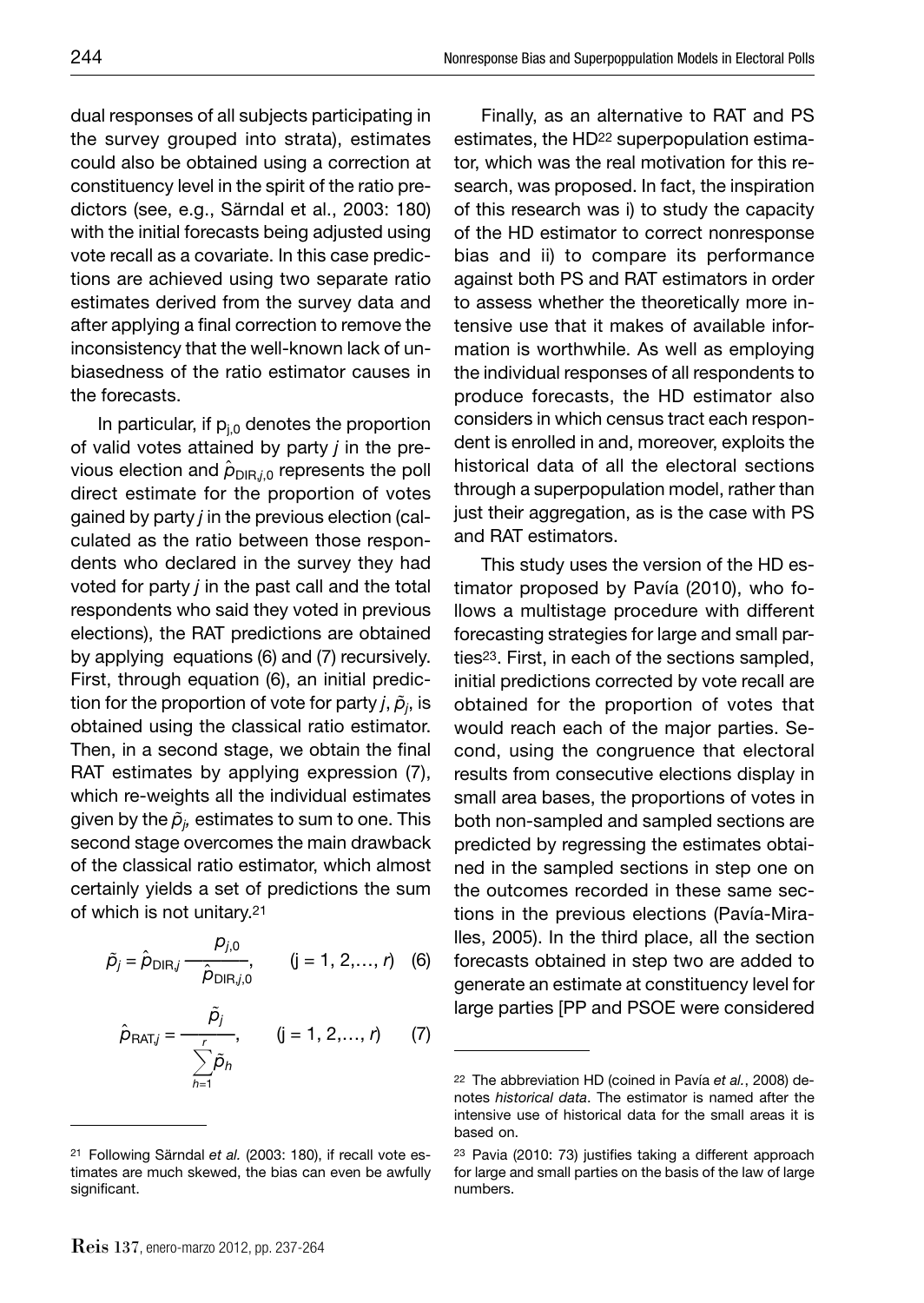as the major political parties in the case of the Madrid regional elections and PSC, CiU and PP in the Barcelona local elections]. Finally, HD predictions for smaller parties are attained by combining the forecasts obtained for the major parties with the direct estimates,  $\hat{\rho}_{{\sf DIR},j}$ , of small parties.

In particular, adapted to the current situation, the *modus operandi* of the process proposed in Pavía (2010) would operate as follows:

i) From the survey data, initial estimates for the proportions of current and past votes are obtained in each electoral sampled section  $s$  (=1,2,..., $N_s$ ) and for each large party *j* (=1.2,..,*G*).

$$
\tilde{p}_{js} = \frac{v_{js}}{v_s}, \quad \tilde{p}_{js,0} = \frac{v_{js,0}}{v_{s,0}}
$$
\n
$$
(s = 1, 2, ..., N_s \text{ y } j = 1, 2, ..., G),
$$
\n(8)

where  $v_{is}$  ( $v_{is,0}$ ) denotes the number of respondents in the section *s* who declare a vote for party *j* in the current (previous) election,  $v_s = \sum_{j=1}^r v_{js} (v_{s,0})$  represents the total respondents in the section who declare a vote in the current (previous) election and  $N<sub>s</sub>$  is the number of sections sampled.

ii) Using actual values recorded in the previous election in the sampled sections (and assuming that entrances and exits in section voter lists are random), vote recall adjusted estimates,  $\ddot{p}_{is}$ , are obtained for the proportions of votes that each party *j* would attain in each section *s* by:24

$$
\ddot{p}_{js} = \tilde{p}_{js} + (p_{js0} - \tilde{p}_{js0}),
$$
  
(s = 1, 2, ..., N<sub>s</sub> y j = 1, 2, ..., G), (9)

where  $p_{is,0}$  denotes the proportion of votes recorded in section *s* by party *j* in previous elections.

iii) There is assumed to be a linear relationship between the proportion of actual  $(p_{is})$ and previous votes  $(p_{is,0})$  for each party at section level, with (for simplicity) zero mean normal disturbances with constant correlation between parties and conditional independence between sections; i.e.:

$$
p_{js} = \alpha_j + \beta_j p_{js,0} + \varepsilon_{js},
$$
  
(s = 1, 2,..., N y j = 1, 2,..., r), 10)

*εjs* being 0-mean normal disturbances verifying  $E(\varepsilon_{is}, \varepsilon_{i^*s^*}) = \delta_{ss^*} \sigma_{ii^*}$  (where  $\delta$  is Kronecher's delta function), *α<sup>j</sup>* and *β<sup>j</sup>* unknown parameters and *N* the number of sections in the constituency.

iv) Using the large party predictions obtained at section level in ii) and defining  $\ddot{\rho}_{\mathrm{G+1},\mathrm{s}}$  = 1 –  $\sum_{j=1}^{\mathrm{G}}\ddot{\rho}_{j\mathrm{s}}$  as the estimated proportion of votes gained for the remaining options (OT) in section *s*, the parameters  $\alpha_j$  and  $\beta_j$  (for  $j = 1, 2, \ldots, G+1$  of (10) are estimated via the iterative algorithm proposed in Pavía-Miralles (2005, 1121)25 and conditioned on these parameter estimates, predictions for the proportion of votes gained by the major parties in each section are reached through:

$$
\hat{\rho}_{js} = \hat{\alpha}_j + \hat{\beta}_j p_{js,0},
$$
  
(s = 1, 2,..., N y j = 1, 2,..., G), (11)

v) Once estimates for the major parties are available in all census tracts, the section forecasts are added up to reach constituency HD estimates, using equation (12) for large

<sup>24</sup> Correcting nonresponse bias at section level makes the process more flexible, due to as Pavía (2010: 70) points out, "*[i]t allows for a different bias mechanism for each polling place and for the magnitude and even the direction of the bias to vary across locations.*"

<sup>25</sup> In order to simplify the estimation process, it is assumed that errors in measuring the dependent variable are absorbed by the error term (see, Greene 2003: 84). Pavía-Miralles and Larraz-Iribas (2008) offer an alternative algorithm to deal with this issue when the measurement errors in the dependent variable are considered explicitly.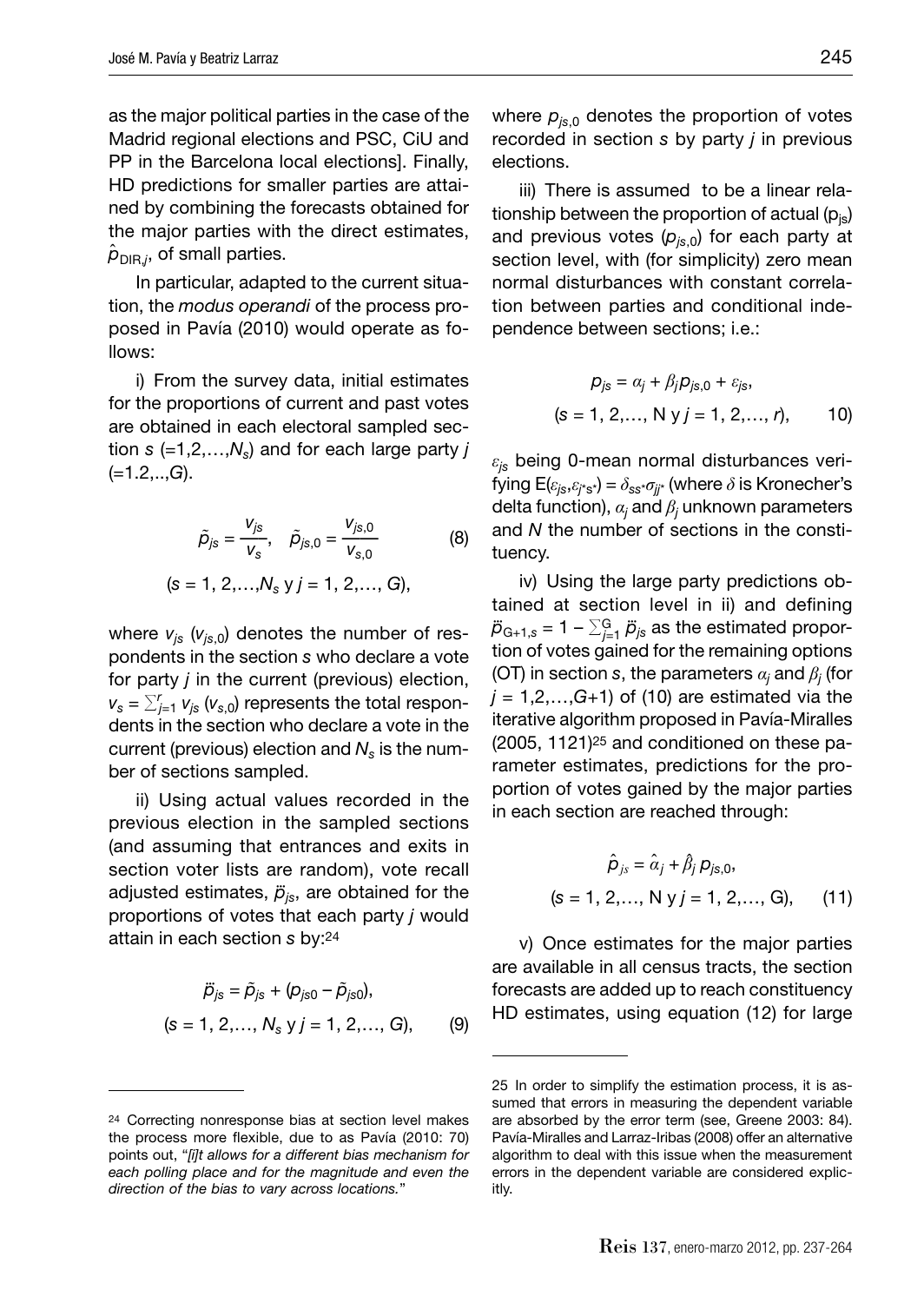parties and equation (13) for small candidatures:

$$
\hat{\rho}_{HDj} = \sum_{s=1}^{N} \omega_s \hat{\rho}_{js}, \quad (j = 1, 2, ..., G), \quad (12)
$$

$$
\hat{\rho}_{HDj} = \frac{\hat{\rho}_{DIR,j} \left(1 - \sum_{j=1}^{G} \hat{\rho}_{HDj}\right)}{\sum_{j=1+1}^{r} \hat{\rho}_{DIRj}},
$$

$$
(j = G + 1, ..., r) \quad (13)
$$

where *ωs* is the weight of the *s*th section in the constituency, defined by the product of the participation rate recorded in the section in the previous elections and the number of electors in the section in the current elections:

$$
\omega_{s} = \frac{e_{s}t_{s,0}}{\sum_{h=1}^{N} e_{h}t_{h,0}}, \qquad (s = 1, 2,..., N) \quad (14)
$$

*es* being the number of voters in the *s*th section and  $t_{s,0}$  the participation rate recorded in the *s*th section in the previous elections.

### **ANALYSIS OF SIMULATIONS**

According to statements made in the previous sections, using Monte Carlo techniques26, a large number of samples have been simulated under different scenarios in order to assess, as neutrally as possible, the capacity displayed by each one of the proposed estimators to correct the incidence of nonresponse bias in forecasting. One thousand samples were generated in each scenario and four estimates of each sample were ob-

tained. This implies 4,000 estimates for each political party and scenario, or equivalently, 24,000 sets of estimates for each election. Hence, given the vast number of available estimates, it is necessary to use a statistical summary of the results to draw general conclusions. In order to do so, we have pursued a multilateral approach considering both the accuracy of the estimates for each party and the degree of overall fit between estimates and actual values. Thus, in addition to computing the usual summary statistics (mean, median, standard deviation, first and third quartiles, minimum, maximum, coefficients of variation, skewness and kurtosis) to assess and compare isolated party prediction and error estimate distributions, we have also evaluated the overall level of adjustment shown between sets of estimates and actual outcomes. The full array of error measures listed in Table I, which also details the mathematical expressions of the adjustment statistics used, were used for the foregoing adjustment. Comparisons of the distributions of these statistics in each scenario, calculated over all the samples, have been employed as a basis for assessing the estimators analyzed.

In order to lighten the notation, a coding system based on the acronyms introduced in the preceding sections —DIR, PS, RAT and HD to mark estimators, CIS and AL to indicate sample design strategy and WR, NRB and RE to refer to assumptions about voter behavior when interviewed— have been used in the results shown in the tables and figures that follow.

#### **Madrid Regional Elections**

This subsection analyzes and presents the main results of the simulations obtained for the 2007 Madrid Assembly regional elections. Of all the results, those corresponding to the samples generated in scenarios with nonresponse bias and response error should be more carefully observed, due to being tho-

<sup>26</sup> Monte Carlo methods include a wide range of techniques that, using repeated random experiments, seek to find answers to problems that cannot normally be overcome analytically.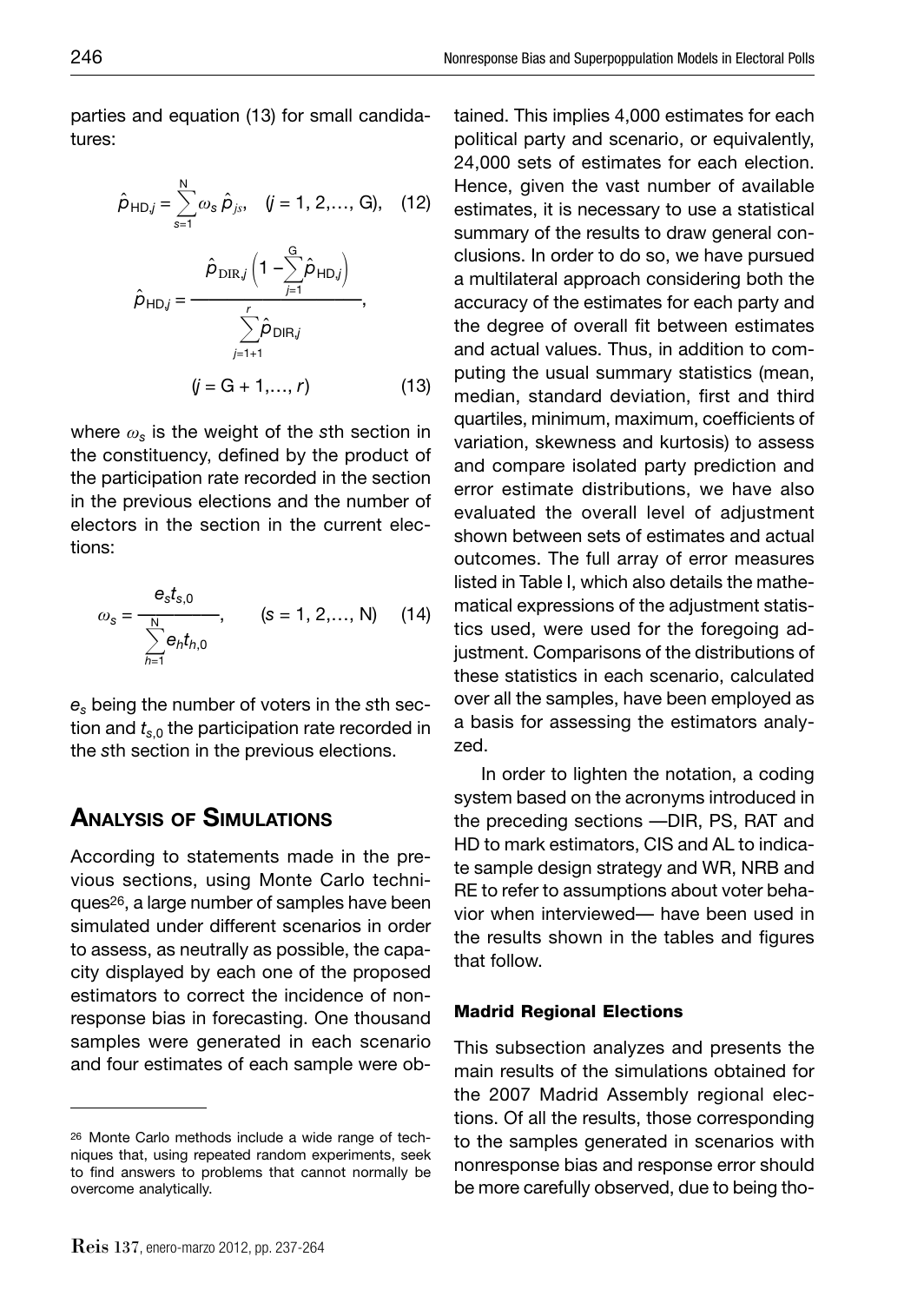**TABLE I***. Error measures used to assess goodness-of-fi t of forecasts*

| Description                | Acronyms   | Equations <sup>(1)</sup>                                                            |
|----------------------------|------------|-------------------------------------------------------------------------------------|
| Mean Square Error          | <b>MSE</b> | $\frac{1}{r}\sum_{k} (p_k - \hat{p}_{x,k})^2$                                       |
| Root Mean Square Error     | RMSE       | $\sqrt{\frac{1}{r}\sum_{k}^{}(\rho_k-\hat{\rho}_{x,k})^2}$                          |
| Absolute Mean Error        | <b>AME</b> | $\frac{1}{\kappa}\sum_{\mathbf{k}} p_{\mathbf{k}}-\hat{p}_{\mathbf{x},\mathbf{k}} $ |
| <b>Relative Mean Error</b> | <b>RME</b> | $\frac{100}{r} \sum_{k} \frac{ p_k - \hat{p}_{x,k} }{p_k}$                          |
| Entropy                    | <b>ENT</b> | $-\sum_{k} p_k \log \left(1-\left \frac{p_k-\hat{p}_{x,k}}{100}\right \right)$      |

 $(1)$  *r* denotes the number of policy options for which the joint adjustment is calculated,  $p_k$  the actual percentage of votes recorded for the *k*th option, and  $\hat\rho_{\chi,k}$  the estimate of the percentage of votes gained by party  $k$  after applying the corresponding estimator, with  $X = DIR RAT$ , PS and HD.

se closest to real conditions. A broad summary of several relevant aspects that are important to analyze the simulations are provided in Tables II and III and in Figure 1. Table II, classified by scenario and estimator, includes forecast means and associated biases. The average values of the goodness-offit measures and a comparison of the distributions of the degree of adjustment of all the estimates, measured by the percentage of times that each estimator generates the best solution in terms of entropy, are displayed in Table III. Finally, the box and whisker plots in Figure 1 show the distributions of the predictions obtained following the CIS sampling design.

Of the two elements that define each scenario, the willingness of voters to participate in the survey is the question that has the greatest impact on estimate accuracy. In fact, the impact of sampling design can even be classified as minor. This is not innocuous, however. On average, the estimates achieved using the CIS design are slightly closer to actual values than those obtained with the AL

strategy, although both sets of predictions show fairly comparable fit levels. The reduction in the number of sampling points (and in their spatial distribution) that the AL design involves (compared to CIS plan) leads, on the one hand, to a petty increase in the bias estimation of the percentages for major parties (see Table II) and, on the other hand (as expected), a slight increase in the variability of predictions. Nonetheless, these changes do not apply equally to all estimators. The HD estimator suffers the least, in terms of sample unbiasedness and variability27, a change in the sampling plan, and improves its relative position in regard to its competitors —PS and RAT estimators, see Table III.

The impact on forecasts of the assumptions about the behavior of voters when polled, however, is more evident. Under ideal conditions (i.e., when samples are generated without error) all the estimators produce, as

<sup>27</sup> In fact, when nonresponse bias is present, the HD estimator displays even lower levels of variability.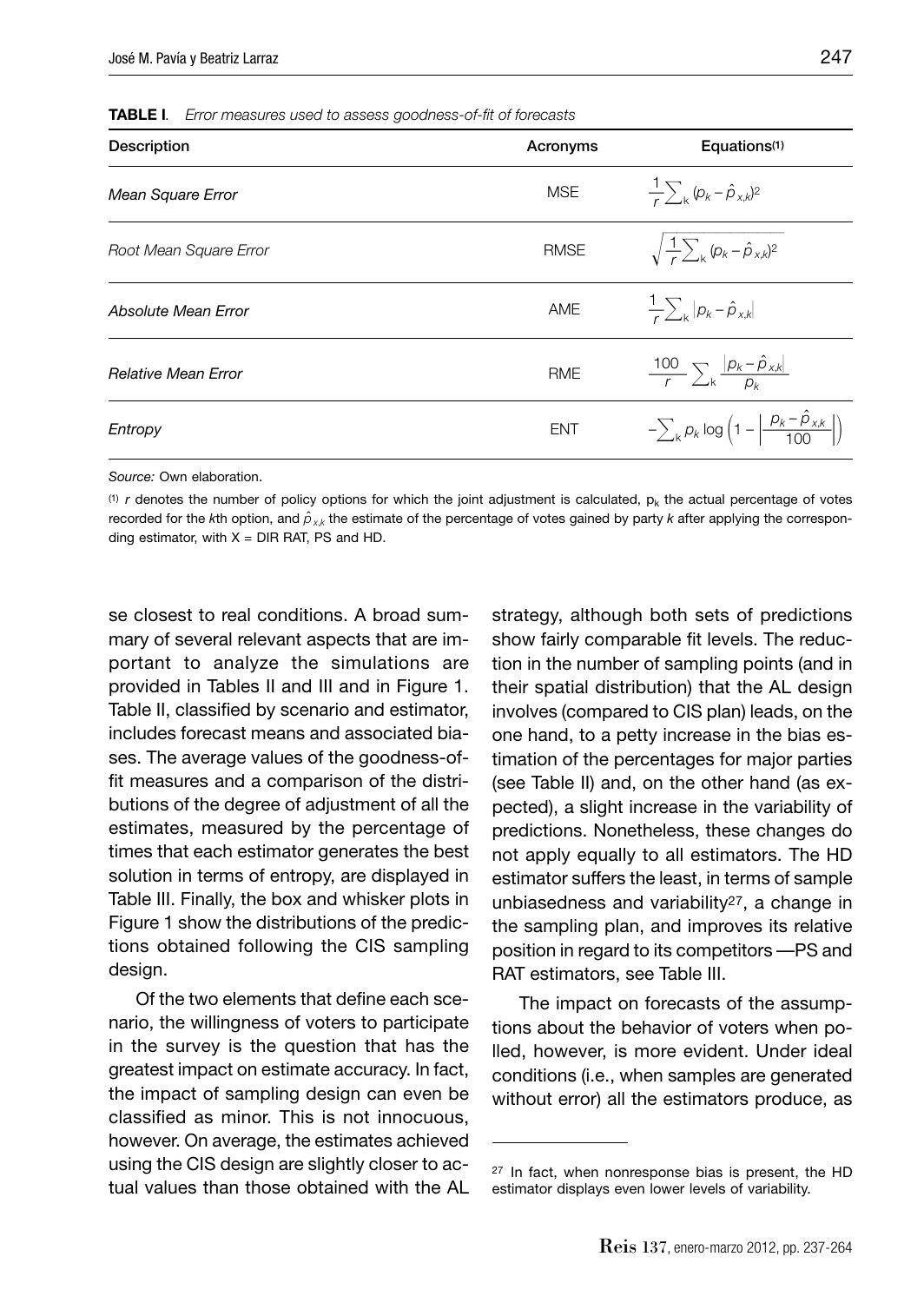|           | Estimador               |           |             | Percentages |      |         |             | Errors <sup>(3)</sup> |         |
|-----------|-------------------------|-----------|-------------|-------------|------|---------|-------------|-----------------------|---------|
| Escenario |                         | <b>PP</b> | <b>PSOE</b> | IU          | OТ   | PP      | <b>PSOE</b> | IU                    | OТ      |
| CIS WE    | <b>DIR</b>              | 53.43     | 33.13       | 8.80        | 4.65 | 0.29    | $-0.21$     | $-0.07$               | $-0.02$ |
|           | <b>PS</b>               | 53.12     | 33.32       | 8.95        | 4.61 | $-0.02$ | $-0.01$     | 0.09                  | $-0.06$ |
|           | <b>RAT</b>              | 52.78     | 33.35       | 9.03        | 4.84 | $-0.36$ | 0.01        | 0.17                  | 0.17    |
|           | HD                      | 53.16     | 33.15       | 8.94        | 4.75 | 0.02    | $-0.18$     | 0.08                  | 0.08    |
| AL WE     | <b>DIR</b>              | 52.86     | 33.67       | 8.84        | 4.62 | $-0.28$ | 0.34        | $-0.02$               | $-0.04$ |
|           | PS                      | 52.89     | 33.65       | 8.85        | 4.61 | $-0.25$ | 0.32        | $-0.01$               | $-0.06$ |
|           | <b>RAT</b>              | 52.71     | 33.59       | 8.88        | 4.82 | $-0.43$ | 0.26        | 0.01                  | 0.16    |
|           | HD                      | 53.03     | 33.46       | 8.85        | 4.66 | $-0.11$ | 0.13        | $-0.01$               | $-0.01$ |
| CIS NRB   | <b>DIR</b>              | 51.13     | 34.72       | 9.30        | 4.84 | $-2.01$ | 1.39        | 0.44                  | 0.18    |
|           | PS                      | 51.56     | 34.51       | 8.95        | 4.97 | $-1.58$ | 1.18        | 0.09                  | 0.31    |
|           | <b>RAT</b>              | 51.65     | 34.33       | 8.81        | 5.21 | $-1.49$ | 0.99        | $-0.05$               | 0.54    |
|           | HD                      | 52.02     | 34.09       | 9.12        | 4.77 | $-1.12$ | 0.76        | 0.26                  | 0.10    |
| AL_NRB    | <b>DIR</b>              | 50.95     | 34.86       | 9.36        | 4.83 | $-2.19$ | 1.52        | 0.49                  | 0.17    |
|           | <b>PS</b>               | 51.54     | 34.61       | 8.88        | 4.97 | $-1.60$ | 1.28        | 0.02                  | 0.31    |
|           | <b>RAT</b>              | 51.75     | 34.43       | 8.67        | 5.16 | $-1.39$ | 1.09        | $-0.20$               | 0.49    |
|           | HD                      | 52.11     | 34.22       | 8.99        | 4.68 | $-1.02$ | 0.88        | 0.13                  | 0.01    |
| CIS RE    | <b>DIR</b>              | 49.99     | 34.08       | 10.11       | 5.83 | $-3.15$ | 0.74        | 1.24                  | 1.16    |
|           | PS                      | 50.78     | 34.18       | 9.33        | 5.70 | $-2.35$ | 0.84        | 0.47                  | 1.04    |
|           | <b>RAT</b>              | 51.99     | 34.54       | 8.73        | 4.74 | $-1.15$ | 1.20        | $-0.13$               | 0.08    |
|           | HD                      | 52.12     | 34.34       | 8.58        | 4.97 | $-1.02$ | 1.00        | $-0.28$               | 0.30    |
| AL RE     | <b>DIR</b>              | 49.70     | 34.42       | 10.13       | 5.76 | $-3.44$ | 1.08        | 1.27                  | 1.09    |
|           | <b>PS</b>               | 50.69     | 34.41       | 9.27        | 5.64 | $-2.45$ | 1.07        | 0.41                  | 0.97    |
|           | <b>RAT</b>              | 51.98     | 34.70       | 8.61        | 4.71 | $-1.16$ | 1.37        | $-0.25$               | 0.04    |
|           | HD                      | 52.07     | 34.54       | 8.52        | 4.87 | $-1.06$ | 1.21        | $-0.35$               | 0.20    |
| Eleccion  | Outcomes <sup>(2)</sup> | 53.14     | 33.33       | 8.86        | 4.67 |         |             |                       |         |

**TABLE II***. Forecast and estimation error averages*(1) *of the percentages of votes for the main parties contesting the 2007 Madrid Assembly regional election*

(1) Mean values from 1,000 simulated samples.

(2) Percentage of valid votes recorded in the resident population.

(3) Computed as the average percentage difference between estimated and real values.

expected, highly accurate predictions, with a negligible average bias. However, generally speaking we can say that the PS estimator registers the best fit supported largely by the fact it produces the best predictions for small candidatures followed by the HD and RAT predictors (with similar figures) and the DIR estimator, which clearly shows superior levels of error. With CIS design, nevertheless, the DIR estimator generates the best solution slightly more times than HD and RAT estimators (see Table III), which combined with the above statement suggests it is less robust (see Figure 1). That is, when it errs, it errs by

more. In short, we can say that even in circumstances where direct estimation has no theoretical disadvantage, vote recall correction helps to improve estimate accuracy.

Voters' behavior simulated in the ideal scenarios, however, is far from realistic. In the presence of asymmetric nonresponse, all four estimators are hit hard. DIR estimates show a significant bias and although the use of the auxiliary information provided by vote recall substantially reduces the magnitude of the bias, it remains appreciable. Notwithstanding, the HD strategy does reduce bias the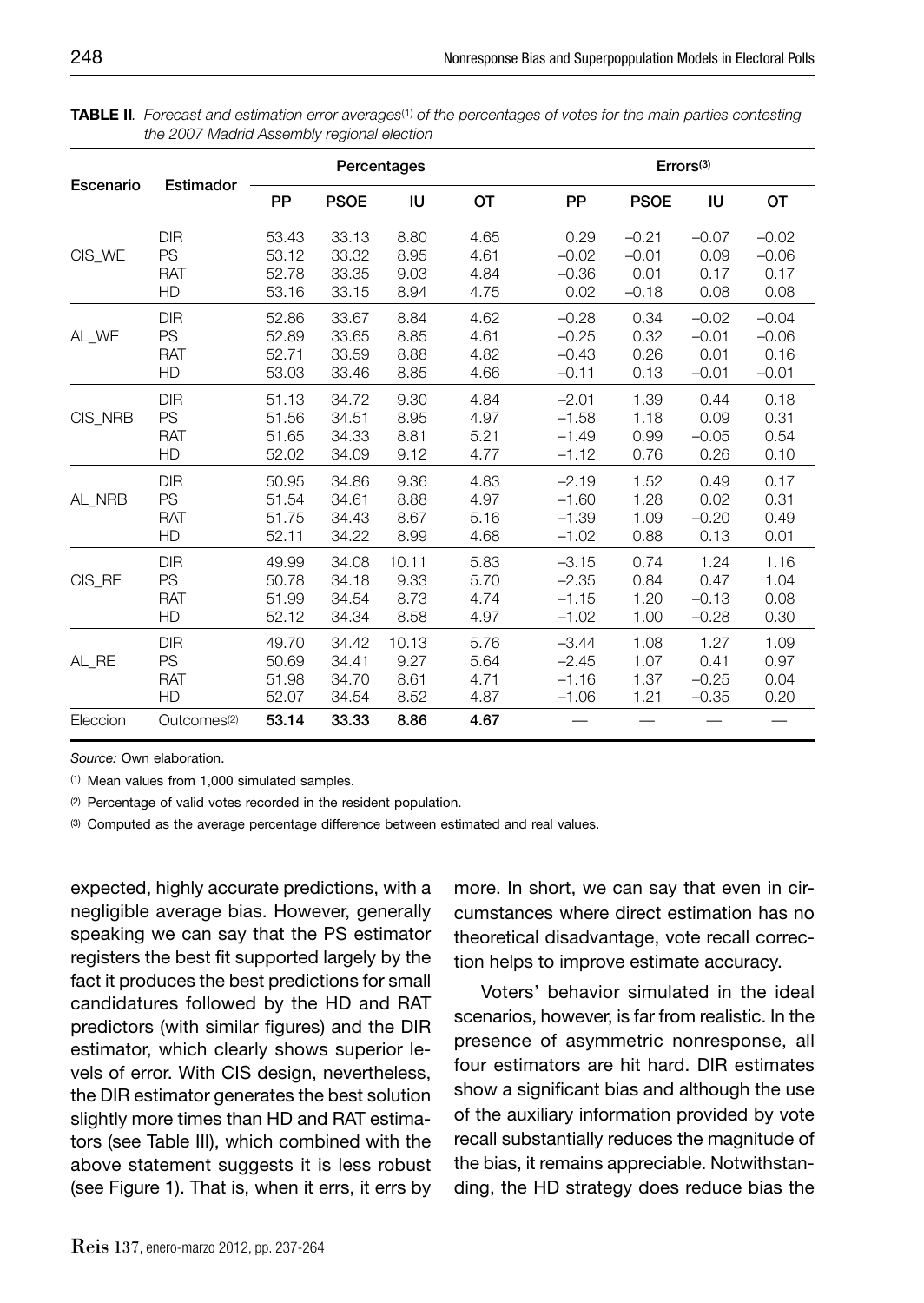|          |                                      |                              |              | % success over 1000 simulations <sup>(1)</sup> |                                      |                              |                              | Goodness-of-fit-measures(2)(3) |                              |                                |
|----------|--------------------------------------|------------------------------|--------------|------------------------------------------------|--------------------------------------|------------------------------|------------------------------|--------------------------------|------------------------------|--------------------------------|
| Scenario | Estimador                            | $\frac{0}{0}$<br>success     | PSV<br>HD    | PSV<br><b>RAT</b>                              | <b>RAT</b> <sub>v</sub><br><b>HD</b> | <b>ENT</b>                   | <b>MSE</b>                   | <b>RMSE</b>                    | <b>AME</b>                   | <b>RME</b>                     |
| CIS_WE   | DIR<br>PS<br><b>RAT</b><br>HD        | 24.0<br>33.0<br>22.0<br>21.0 | 65.3<br>34.7 | 64.7<br>35.3                                   | 53.7<br>46.3                         | 1.62<br>1.07<br>1.30<br>1.36 | 2.70<br>1.35<br>2.08<br>2.13 | 1.47<br>1.05<br>1.31<br>1.32   | 1.24<br>0.90<br>1.12<br>1.12 | 8.12<br>6.81<br>9.20<br>8.33   |
| AL_WE    | <b>DIR</b><br>PS<br><b>RAT</b><br>HD | 18.4<br>35.0<br>23.0<br>23.6 | 60.7<br>39.3 | 58.7<br>41.3                                   | 49.2<br>50.8                         | 2.38<br>1.23<br>1.41<br>1.41 | 5.62<br>1.69<br>2.29<br>2.22 | 2.03<br>1.16<br>1.37<br>1.35   | 1.68<br>0.99<br>1.17<br>1.15 | 9.31<br>6.99<br>9.08<br>8.20   |
| CIS_NRB  | <b>DIR</b><br>PS<br><b>RAT</b><br>HD | 25.1<br>18.8<br>21.2<br>34.9 | 43.8<br>56.2 | 51.7<br>48.3                                   | 39.2<br>60.8                         | 2.05<br>1.50<br>1.50<br>1.38 | 4.01<br>2.20<br>2.48<br>2.06 | 1.76<br>1.33<br>1.41<br>1.28   | 1.46<br>1.12<br>1.20<br>1.08 | 8.37<br>7.20<br>9.01<br>7.41   |
| AL NRB   | <b>DIR</b><br>PS<br><b>RAT</b><br>HD | 22.5<br>22.1<br>24.8<br>30.6 | 42.6<br>57.4 | 50.4<br>49.6                                   | 39.3<br>60.7                         | 2.68<br>1.62<br>1.59<br>1.44 | 6.73<br>2.50<br>2.74<br>2.20 | 2.22<br>1.42<br>1.49<br>1.33   | 1.83<br>1.20<br>1.27<br>1.13 | 9.72<br>7.56<br>9.35<br>7.79   |
| CIS RE   | <b>DIR</b><br>PS<br><b>RAT</b><br>HD | 16.4<br>12.1<br>34.0<br>37.5 | 30.2<br>69.8 | 29.5<br>70.5                                   | 49.1<br>50.9                         | 2.51<br>1.87<br>1.48<br>1.46 | 5.74<br>3.19<br>2.35<br>2.31 | 2.21<br>1.66<br>1.38<br>1.36   | 1.87<br>1.40<br>1.17<br>1.15 | 13.12<br>10.25<br>8.16<br>7.91 |
| AL RE    | <b>DIR</b><br>PS<br><b>RAT</b><br>HD | 15.1<br>13.0<br>35.4<br>36.5 | 27.4<br>72.6 | 31.3<br>68.7                                   | 45.0<br>55.0                         | 3.08<br>2.01<br>1.56<br>1.51 | 8.68<br>3.66<br>2.62<br>2.47 | 2.62<br>1.75<br>1.45<br>1.41   | 2.20<br>1.49<br>1.23<br>1.20 | 13.93<br>10.32<br>8.36<br>8.11 |

**TABLE III***. Summary of goodness-of-fi t measures between actual and estimated joint vote distributions. 2007 Madrid Assembly regional elections*

(1) Percentage of samples for which the corresponding estimator achieves a better fi t in terms of entropy.

(2) Mean values from 1,000 simulated samples.

(3) ENT: Entropy; MSE: Mean square error; RMSE: Root of MSE; AME: Absolute mean error; RME: Relative mean error.

most and records the best scores in terms of forecasting accuracy. Indeed, it could be argued that the larger the bias of the sample, the better the HD estimator works (in relative terms). In fact, while the HD predictor is as a rule the best (slightly more than) a third of the times (see Table III), we found that this figure rises to almost 60% when considering exclusively the hundred samples with the most bias. The HD estimator also triumphs in pairwise comparisons reversing the trend observed with ideal samples after improving its figures against the RAT predictor and especially by advancing in comparison to the PS estimator. In fact, the relatively low variability showed by PS estimates together with their persistent bias, indicates that the PS estimator has the lowest success rates in these scenarios.

The picture is quite similar in RE scenarios, in spite of in comparison to NRB settings RE samples see their average levels of unbiasedness decrease (albeit minimally) for all estimators. Although the convergence that occurs between HD and RAT estimators stands out, the order of preference (HD,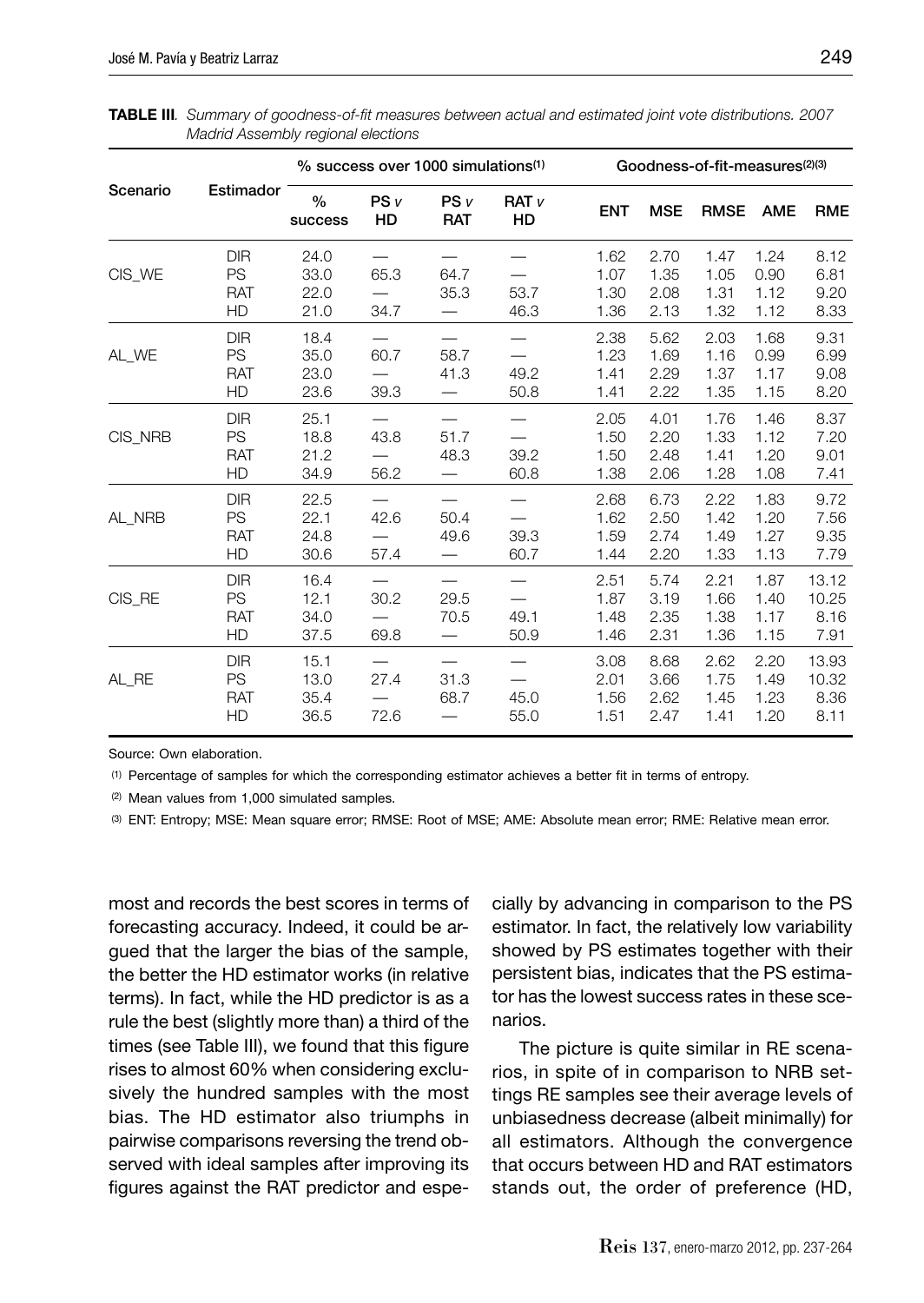**FIGURE 1.** *Box and Whisker plots of all the estimates obtained using CIS sampling design for PP (top left), PSOE (top right), IU (bottom left) and others (bottom right).*



RAT, PS and DIR) obtained in NRB scenarios remains valid. In terms of overall adjustment, the PS predictor once again suffers the most (see Table III). In fact, in the race of the four estimators, it only works better in just over 10% of cases and drops back to odds of 7 to 3 in the pairwise comparisons against HD and RAT estimators. The post-stratification strategy encountered the most serious problems when predicting the two major parties, with the largest errors concentrated in PP estimates. In light of the results, it can be argued that the PS estimator corrects raw responses the least out of the three estimators based on vote recall and also yields the predictions that are closest to DIR estimates.

Nevertheless, despite the HD estimator being the best in both RE and NRW scenarios and the fact that the confidence intervals of HD predictions28 had included the true value in a large percentage of cases and that consequently there would have not have been errors but uncertainty, from a statistical standpoint, average HD results are still a significant distance from true values. Consequently,

<sup>28</sup> Obtained after taking the variance of the 1,000 simulations as an estimate of the sampling variance.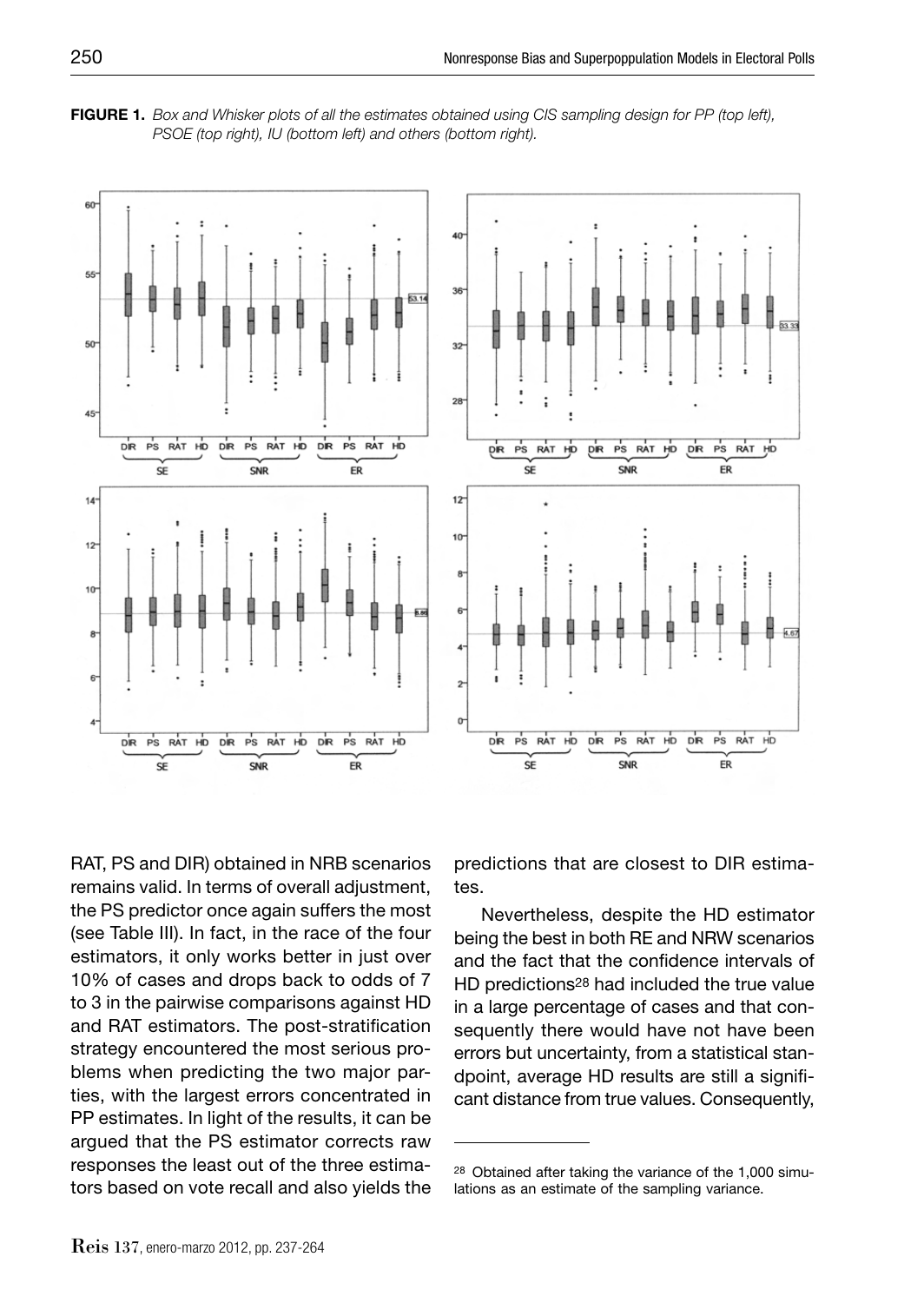there is still room to search for more accurate estimators.

#### **Barcelona Local Elections**

The simulation outcomes obtained for the 2007 Barcelona local elections are discussed in this subsection. Compared to the Madrid Assembly elections, the electoral scene in Barcelona has an evident multiparty structure and a considerably smaller electorate. Both factors make it more difficult to obtain accurate estimates. Tables IV and V are the namesakes of Tables II and III in the previous subsection, while Figure 2 in this case provides the estimate distributions obtained after applying the AL sampling design.

Barcelona election simulation results reinforce the findings reached using data from the Madrid elections. Despite the situation being more complex, the electorate being smaller in size and the political landscape more fragmented, the general trends and overall results obtained previously are confir-

**TABLE IV***. Forecast and estimation error averages*(1) *of the percentages of votes for the main parties contesting the 2007 Barcelona local elections*

|          |             |            | Percentages |       |            |            |       |            | Errors <sup>(3)</sup> |         |            |            |         |
|----------|-------------|------------|-------------|-------|------------|------------|-------|------------|-----------------------|---------|------------|------------|---------|
| Scenario | Estimator - | <b>PSC</b> | CiU         | PP    | <b>ICV</b> | <b>ERC</b> | ОT    | <b>PSC</b> | CiU                   | PP      | <b>ICV</b> | <b>ERC</b> | OT      |
|          | <b>DIR</b>  | 30.10      | 25.33       | 15.58 | 9.36       | 8.84       | 10.79 | 0.14       | $-0.13$               | $-0.03$ | 0.01       | $-0.01$    | 0.02    |
| CIS_WE   | PS          | 30.19      | 25.40       | 15.78 | 9.17       | 8.87       | 10.59 | 0.23       | $-0.05$               | 0.17    | $-0.17$    | 0.02       | $-0.20$ |
|          | <b>RAT</b>  | 30.05      | 25.29       | 15.68 | 9.34       | 8.74       | 10.90 | 0.09       | $-0.16$               | 0.07    | $-0.01$    | $-0.11$    | 0.12    |
|          | HD          | 30.18      | 25.04       | 15.64 | 9.41       | 8.88       | 10.85 | 0.22       | $-0.42$               | 0.03    | 0.06       | 0.03       | 0.08    |
|          | <b>DIR</b>  | 29.97      | 25.30       | 15.64 | 9.49       | 8.81       | 10.79 | 0.01       | $-0.16$               | 0.04    | 0.15       | $-0.04$    | 0.00    |
| AL WE    | PS          | 30.06      | 25.47       | 15.82 | 9.24       | 8.85       | 10.56 | 0.10       | 0.01                  | 0.22    | $-0.11$    | $-0.01$    | $-0.21$ |
|          | <b>RAT</b>  | 29.93      | 25.44       | 15.72 | 9.36       | 8.74       | 10.81 | $-0.03$    | $-0.02$               | 0.12    | 0.01       | $-0.11$    | 0.03    |
|          | HD          | 30.17      | 25.19       | 15.68 | 9.45       | 8.76       | 10.75 | 0.21       | $-0.26$               | 0.08    | 0.10       | $-0.10$    | $-0.03$ |
|          | <b>DIR</b>  | 33.99      | 26.46       | 9.20  | 11.46      | 9.11       | 9.78  | 4.03       | 1.01                  | $-6.41$ | 2.12       | 0.26       | $-1.01$ |
| CIS NRB  | PS          | 31.27      | 25.11       | 13.01 | 11.87      | 8.63       | 10.11 | 1.31       | $-0.35$               | $-2.59$ | 2.52       | $-0.22$    | $-0.67$ |
|          | <b>RAT</b>  | 30.07      | 24.62       | 14.14 | 11.31      | 8.73       | 11.13 | 0.11       | $-0.83$               | $-1.47$ | 1.96       | $-0.13$    | 0.36    |
|          | HD          | 30.02      | 24.84       | 14.85 | 11.44      | 9.08       | 9.77  | 0.06       | $-0.61$               | $-0.75$ | 2.09       | 0.23       | $-1.02$ |
|          | <b>DIR</b>  | 34.14      | 26.36       | 9.16  | 11.56      | 9.00       | 9.78  | 4.19       | 0.91                  | $-6.45$ | 2.22       | 0.15       | $-1.02$ |
| AL NRB   | PS          | 31.38      | 25.10       | 12.93 | 11.95      | 8.55       | 10.09 | 1.42       | $-0.36$               | $-2.68$ | 2.61       | $-0.30$    | $-0.69$ |
|          | <b>RAT</b>  | 30.17      | 24.66       | 14.05 | 11.38      | 8.66       | 11.08 | 0.21       | $-0.79$               | $-1.55$ | 2.03       | $-0.19$    | 0.29    |
|          | HD          | 30.11      | 24.83       | 14.76 | 11.55      | 8.98       | 9.77  | 0.15       | $-0.63$               | $-0.85$ | 2.20       | 0.13       | $-1.00$ |
|          | <b>DIR</b>  | 32.80      | 25.49       | 9.45  | 11.72      | 9.45       | 11.09 | 2.84       | 0.04                  | $-6.15$ | 2.37       | 0.60       | 0.30    |
| CIS_RE   | PS          | 30.99      | 24.69       | 12.71 | 12.00      | 8.92       | 10.69 | 1.03       | $-0.77$               | $-2.90$ | 2.66       | 0.07       | $-0.09$ |
|          | <b>RAT</b>  | 30.80      | 24.99       | 14.58 | 11.68      | 9.19       | 8.76  | 0.84       | $-0.47$               | $-1.02$ | 2.33       | 0.34       | $-2.02$ |
|          | HD          | 30.18      | 24.60       | 14.92 | 11.01      | 8.87       | 10.42 | 0.22       | $-0.86$               | $-0.69$ | 1.66       | 0.02       | $-0.35$ |
|          | <b>DIR</b>  | 32.96      | 25.55       | 9.44  | 11.62      | 9.43       | 11.00 | 3.00       | 0.10                  | $-6.17$ | 2.27       | 0.58       | 0.22    |
| AL_RE    | PS          | 31.05      | 24.75       | 12.67 | 11.96      | 8.92       | 10.65 | 1.09       | $-0.71$               | $-2.93$ | 2.61       | 0.07       | $-0.13$ |
|          | <b>RAT</b>  | 30.78      | 25.03       | 14.56 | 11.66      | 9.21       | 8.76  | 0.82       | $-0.43$               | $-1.04$ | 2.31       | 0.36       | $-2.02$ |
|          | HD          | 30.22      | 24.58       | 14.91 | 10.98      | 8.90       | 10.41 | 0.26       | $-0.87$               | $-0.70$ | 1.63       | 0.05       | $-0.37$ |
| Eleccion | Out-        |            |             |       |            |            |       |            |                       |         |            |            |         |
|          | comesb      | 29.96      | 25.46       | 15.61 | 9.35       | 8.85       | 10.77 |            |                       |         |            |            |         |

*Source:* Own elaboration.

(1) Mean values from 1,000 simulated samples.

(2) Percentage of valid votes recorded in the resident population.

(3) Computed as the average percentage difference between estimated and real values.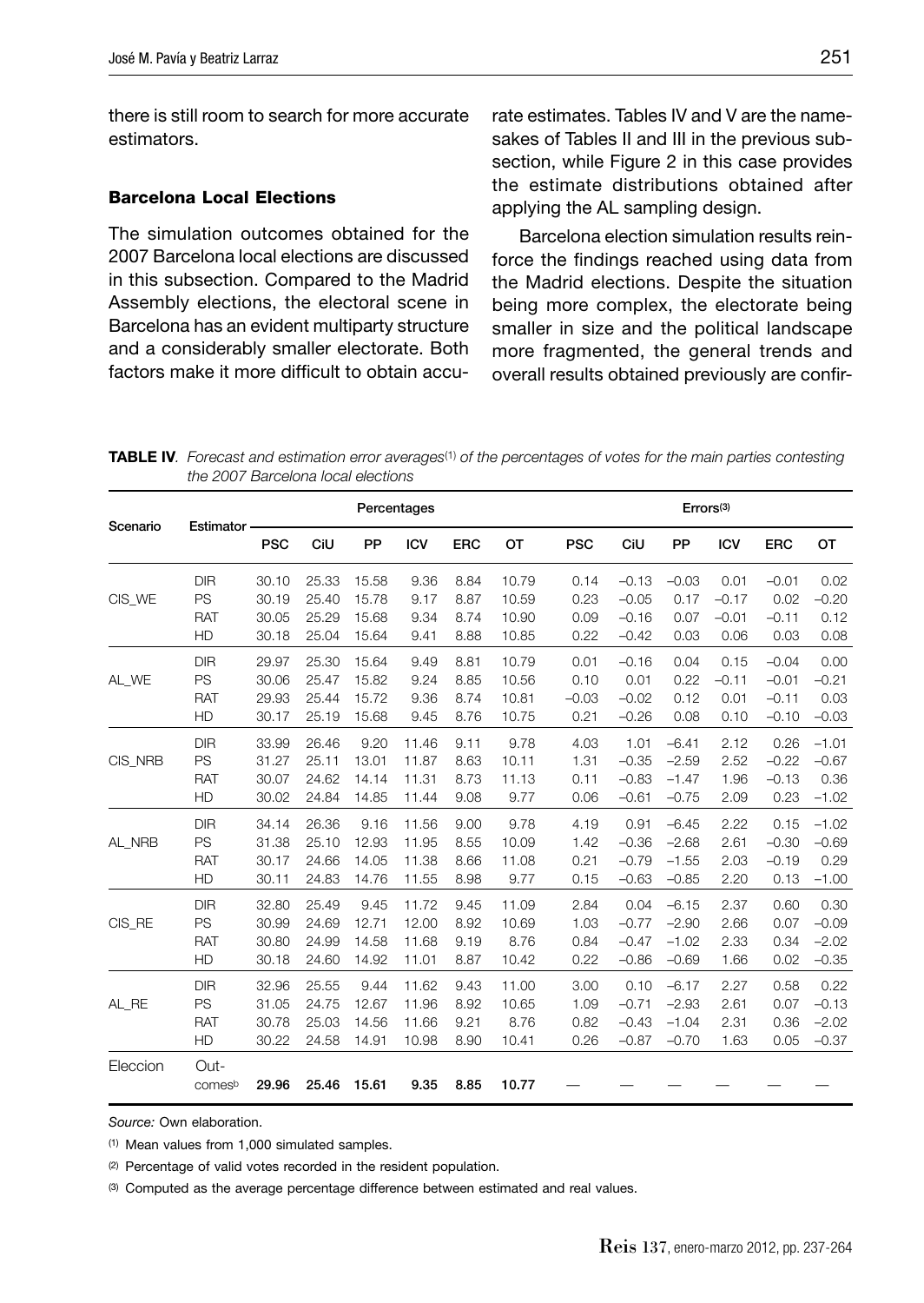|          |                                             |                              |                       | % success over 1,000 simulations <sup>(1)</sup> |                        |                              |                               | Goodness-of-fit measures(2)(3) |                              |                                  |
|----------|---------------------------------------------|------------------------------|-----------------------|-------------------------------------------------|------------------------|------------------------------|-------------------------------|--------------------------------|------------------------------|----------------------------------|
| Scenario | Estimator                                   | $\%$<br>success              | PS <sub>v</sub><br>HD | PSV<br><b>RAT</b>                               | RAT <sub>v</sub><br>HD | <b>ENT</b>                   | <b>MSE</b>                    | <b>RMSE</b>                    | <b>AME</b>                   | <b>RME</b>                       |
| CIS_WE   | <b>DIR</b><br>PS<br><b>RAT</b><br><b>HD</b> | 20.3<br>35.3<br>25.0<br>19.4 | 72.0<br>28.0          | 66.0<br>34.0                                    | 58.0<br>42.0           | 1.53<br>1.10<br>1.26<br>1.34 | 3.07<br>1.69<br>2.39<br>2.43  | 1.65<br>1.23<br>1.45<br>1.47   | 1.35<br>1.02<br>1.19<br>1.22 | 9.14<br>7.19<br>8.56<br>8.49     |
| AL_WE    | <b>DIR</b><br>PS<br>RAT<br>HD               | 16.8<br>35.8<br>24.0<br>23.4 | 63.9<br>36.1          | 63.8<br>36.2                                    | 48.1<br>51.9           | 1.80<br>1.15<br>1.30<br>1.29 | 4.14<br>1.81<br>2.51<br>2.29  | 1.89<br>1.27<br>1.49<br>1.43   | 1.55<br>1.06<br>1.23<br>1.19 | 10.20<br>7.51<br>8.78<br>8.43    |
| CIS NRB  | <b>DIR</b><br>PS<br><b>RAT</b><br>HD        | 0.2<br>17.4<br>38.1<br>44.3  | 28.0<br>72.0          | 28.0<br>72.0                                    | 46.0<br>54.0           | 3.18<br>1.56<br>1.36<br>1.30 | 13.03<br>3.82<br>3.15<br>2.69 | 3.56<br>1.90<br>1.68<br>1.57   | 2.77<br>1.57<br>1.39<br>1.31 | 17.86<br>11.73<br>10.56<br>10.04 |
| AL NRB   | <b>DIR</b><br>PS<br><b>RAT</b><br>HD        | 0.3<br>15.2<br>33.8<br>50.7  | 22.9<br>77.1          | 27.9<br>72.1                                    | 39.0<br>61.0           | 3.43<br>1.69<br>1.46<br>1.34 | 14.73<br>4.29<br>3.49<br>2.91 | 3.76<br>2.01<br>1.77<br>1.63   | 2.95<br>1.68<br>1.48<br>1.35 | 18.81<br>12.37<br>11.13<br>10.42 |
| CIS RE   | <b>DIR</b><br>PS<br><b>RAT</b><br>HD        | 1.4<br>10.9<br>24.2<br>63.5  | 19.0<br>81.0          | 33.0<br>67.0                                    | 30.0<br>70.0           | 2.71<br>1.62<br>1.47<br>1.25 | 10.91<br>4.23<br>3.70<br>2.31 | 3.25<br>2.00<br>1.85<br>1.45   | 2.50<br>1.64<br>1.54<br>1.21 | 16.93<br>12.18<br>12.07<br>8.91  |
| AL RE    | <b>DIR</b><br>PS<br><b>RAT</b><br>HD        | 0.8<br>13.6<br>19.9<br>65.7  | 18.3<br>81.7          | 35.0<br>65.0                                    | 24.2<br>75.8           | 3.00<br>1.67<br>1.51<br>1.25 | 12.29<br>4.39<br>3.80<br>2.31 | 3.43<br>2.03<br>1.87<br>1.44   | 2.67<br>1.67<br>1.57<br>1.20 | 17.54<br>12.32<br>12.25<br>8.86  |

**TABLE V***. Summary of goodness-of-fi t measures between actual and estimated joint vote distributions. 2007 Barcelona local elections*

(1) Percentage of samples for which the corresponding estimator achieves a better fi t in terms of entropy.

(2) Mean values from 1,000 simulated samples.

(3) ENT: Entropy; MSE: Mean square error; RMSE: Root of MSE; AME: Absolute mean error; RME: Relative mean error.

med. As regards comparisons between CIS and AL sampling, similar conclusions to those attained with the Madrid simulations are reached again. In general, selecting a smaller number of sampling points (combined with interviewing a larger number of electors at each sampled point) hardly affects the accuracy of the estimates, with the HD estimator suffering the least (if at all) the sampling strategy shift. Therefore, it could stated that financial criteria (and issues related to the estimation accuracy of other variables also surveyed) should be weighed up in order to decide, by way of a cost-benefit analysis, whether it is better to follow a CIS sampling plan or a simple sampling plan such as the AL design analyzed in this study, especially if the estimator adopted is the HD.

Likewise, focusing our attention now on the impact that voters' behavior has on predictions, we found that the results are again in line with those achieved in the previous subsection. The PS predictor once again generates the best forecasts under ideal conditions. This, however, does not disable its competitors, due, as in the case of Madrid, to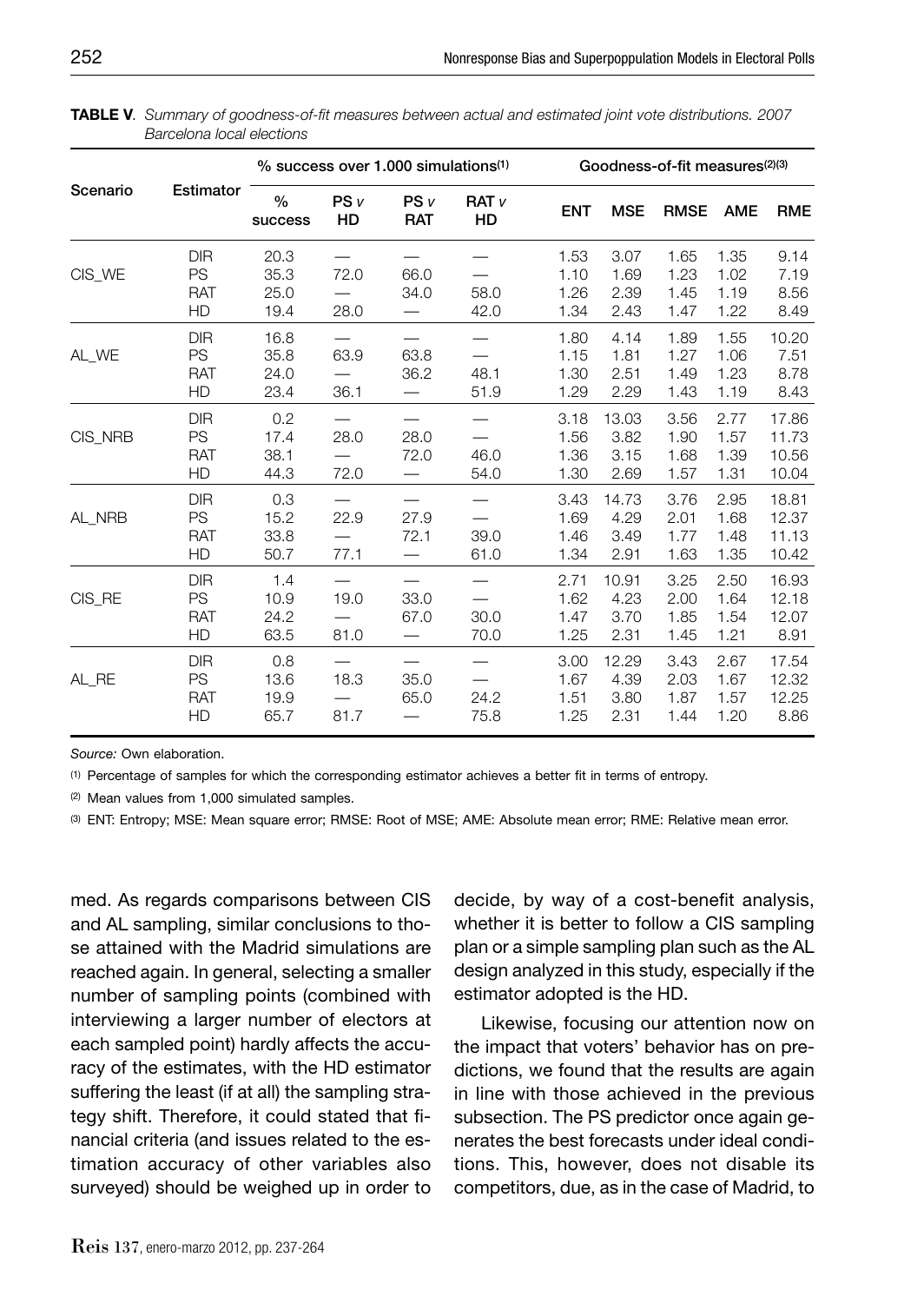

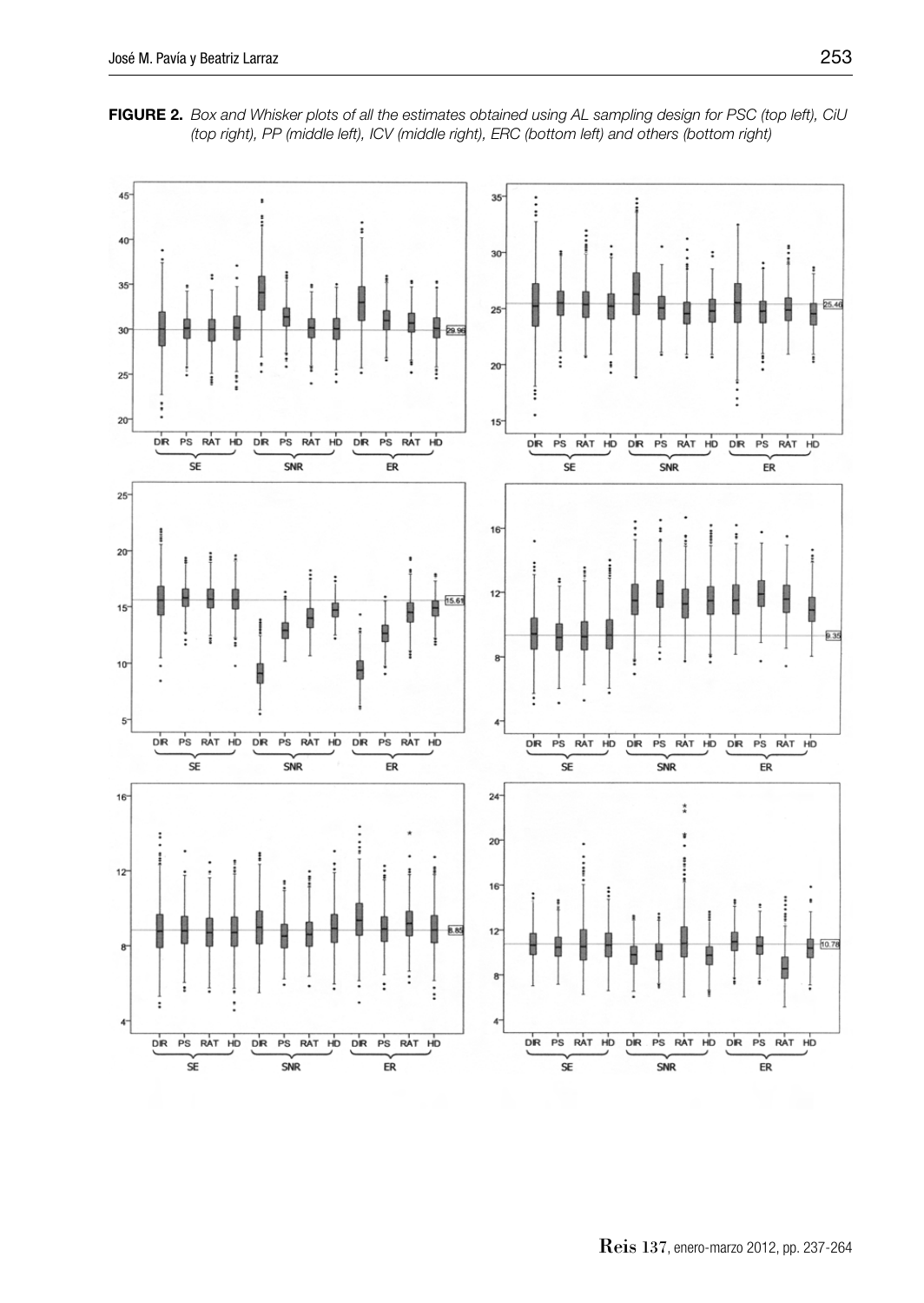the predictions obtained using this predictor also being highly accurate (see Tables IV and V)29. On the other hand, the HD estimator emerges again as the best when the samples

have been simulated with nonresponse bias and response error. In this case, moreover, its comparative advantage against the RAT estimator increases substantially, while the superiority over the PS estimator is already huge. Most likely, the growth in terms of the relative advantage experienced by the HD estimator is due to the fact that, in this case, we must tackle significantly more biased samples, an issue that, as was discussed previously, seems to favor HD estimates. Indeed, as can be observed in Table IV, this seems to be the cause —in NRW and RE scenarios, DIR predictions display huge differences in bias, even exceeding six points on average in the case of the PP.

As regards the parties themselves, it is worth highlighting the forecasts obtained for ICV and CiU, on the negative side, and the estimates achieved for PSC and PP on the positive side. ICV accumulates the highest prediction errors. None of the estimators used seem to have been able to significantly reduce the bias present in the raw data for this party (see Figure 2). The case of CiU is somewhat different. CiU tends to display positive bias in samples simulated with nonresponse bias. Although this appears to be detected by all the strategies, the fact is that all of them over-correct it, resulting on average in significantly negatively biased predictions. In both cases, in order to gain insight into the causes of the situations described above, it would be interesting to study the spatial distribution of their support and to analyze whether there were any specific anomalies in voting transfer among parties between the 2003 and 2007 elections. At the other end of the scale it is worth highlighting the predictions

achieved for PSC and PP. In this case, despite having raw data spectacularly biased, all estimators are observed to have made important corrections, which in the case of the HD predictor led to fairly accurate forecasts.

Finally, it should be noted that despite the superiority of the HD estimates being obvious in the most realistic circumstances and the fact that their average forecasts are also now relatively closer to actual outcomes, the observations made in the previous paragraph confirm that there is still room for improvement and researchers should search for more accurate strategies. In any case, it seems evident that in the presence of asymmetric nonresponse, the HD strategy clearly outperforms the RAT and PS strategies, which are the ones currently in use in the electoral polling industry.

## **ESTIMATING WITH REAL DATA: 2716 AND 2720 CIS POLLS**

The conclusions of the simulation exercise presented in the previous section show that, in the presence of nonresponse bias, the HD estimator generates the best estimates for vote distribution more frequently. This section provides the predictions that would be obtained if the four estimators discussed in this research were applied to the actual data collected in the surveys used as a reference in this study.

So far we have considered only one type of nonresponse: Total. In real surveys, however, is very common to observe also another type of nonresponse: Partial. That is, to find individuals that have only answered to some of the posed questions. In these situations, analysts must decide whether to: i) exclude the individuals for whom there is no response in all relevant variables from the analysis or; ii) adopt a theoretically more efficient approach and use all the available sample information to predict (impute) the missing values of the relevant variables.

<sup>29</sup> In fact, RAT estimates work even better on this occasion than PS estimates in terms of bias.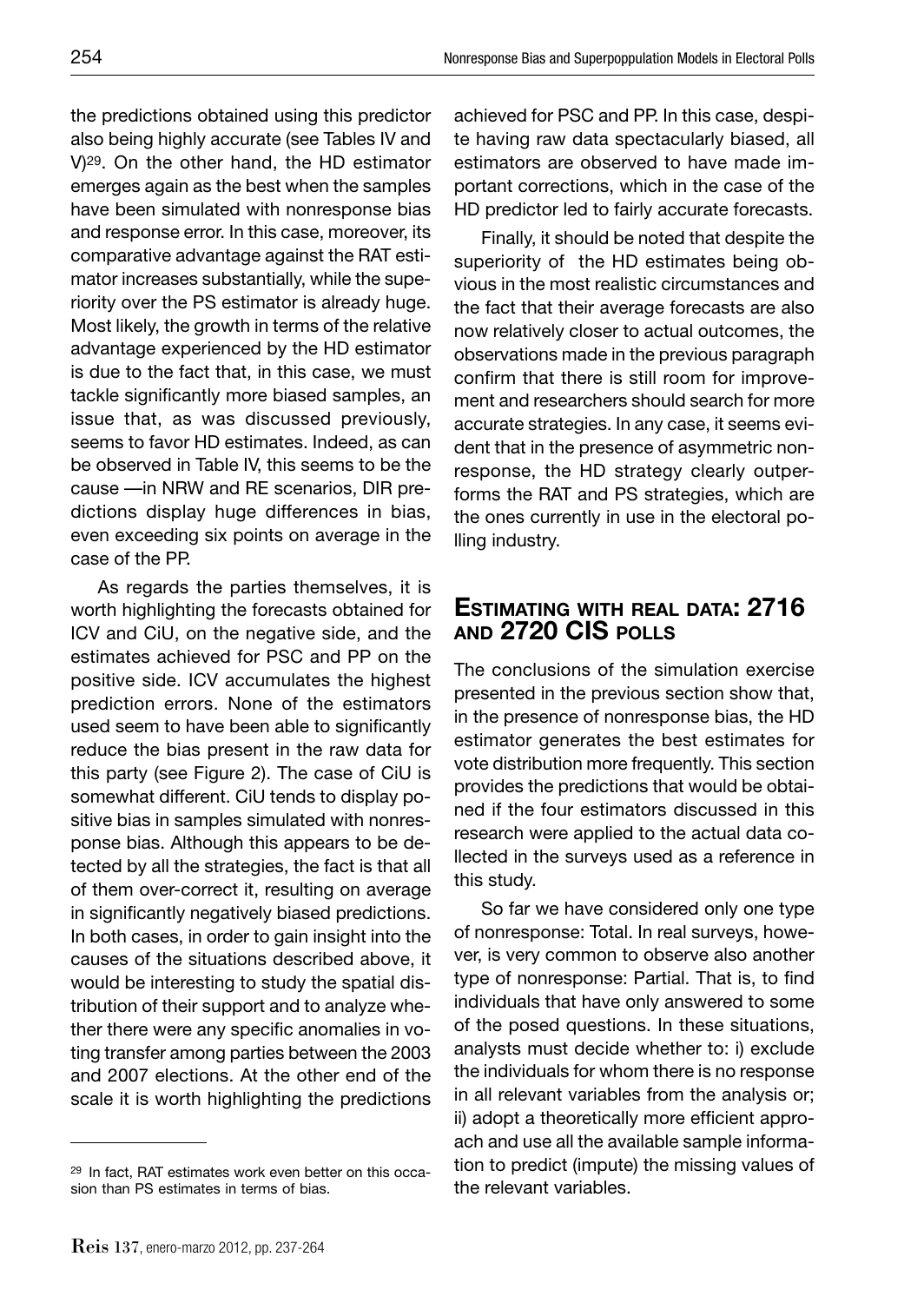In our case, the relevant responses to forecast are the answers to the questions on actual voting and vote recall. The 2716 and 2720 CIS surveys, which were intended to have a sample size 1,000, effectively had 969 and 974 observations, respectively. However, only 807 and 728 people surveyed gave respectively a valid response to the two items required to apply vote-recall based strategies. A few more respondents provided feedback at least about their actual vote: 881 and 826, respectively. In light of these data, we have considered three different scenarios in which to use the data collected in the surveys to yield predictions. In a first stage, only the raw data corresponding to individuals who report their current and previous vote are used. This approach however is not theoretically efficient as it makes no use of a lot of information still available in the survey. Thus, we have considered two additional scenarios in which the relevant responses that are missing (Don't know/No answer) were estimated using imputation techniques. In particular, a second scenario of simple imputation, in which we have imputed a previous vote to those respondents who gave their actual vote, but did not report vote recall, and a third setting of double imputation, in which we have attempted to impute a current and previous vote for respondents who do not answer either question.

Consequently, the problem now is choosing an imputation method from those that

|                                   | Estimator                                   |                                  |                                  | Percentages                      |                              |                                          | Errors <sup>(3)</sup>           |                              |                                 |
|-----------------------------------|---------------------------------------------|----------------------------------|----------------------------------|----------------------------------|------------------------------|------------------------------------------|---------------------------------|------------------------------|---------------------------------|
| Scenario <sup>(1)</sup>           |                                             | PP                               | <b>PSOE</b>                      | IU                               | OT                           | PP                                       | <b>PSOE</b>                     | IU                           | OТ                              |
| Oct-2003<br>Elections             | Outcomes <sup>(2)</sup>                     | 48.47                            | 39.04                            | 8.51                             | 3.98                         |                                          |                                 |                              |                                 |
| Raw<br>Data<br>$n = 807$          | <b>DIR</b><br>PS<br><b>RAT</b><br>HD        | 46.55<br>48.17<br>48.92<br>50.23 | 37.67<br>35.47<br>33.72<br>32.93 | 11.18<br>11.12<br>11.23<br>11.94 | 4.59<br>5.24<br>6.13<br>4.91 | $-6.58$<br>$-4.97$<br>$-4.22$<br>$-2.91$ | 4.34<br>2.14<br>0.39<br>$-0.41$ | 2.32<br>2.26<br>2.37<br>3.08 | $-0.07$<br>0.57<br>1.46<br>0.24 |
| Simple<br>Imputation<br>$n = 881$ | <b>DIR</b><br>PS<br><b>RAT</b><br>HD        | 47.65<br>48.93<br>49.80<br>50.68 | 36.42<br>35.10<br>33.87<br>32.91 | 10.67<br>10.51<br>10.85<br>10.99 | 5.26<br>5.47<br>5.48<br>5.42 | $-5.49$<br>$-4.21$<br>$-3.34$<br>$-2.45$ | 3.08<br>1.76<br>0.53<br>$-0.42$ | 1.81<br>1.65<br>1.99<br>2.12 | 0.60<br>0.80<br>0.82<br>0.75    |
| Double<br>Imputation<br>$n = 929$ | <b>DIR</b><br><b>PS</b><br><b>RAT</b><br>HD | 48.51<br>49.57<br>50.19<br>51.12 | 35.41<br>34.33<br>33.38<br>32.39 | 10.81<br>10.46<br>10.64<br>11.08 | 5.27<br>5.64<br>5.78<br>5.40 | $-4.62$<br>$-3.57$<br>$-2.94$<br>$-2.01$ | 2.07<br>1.00<br>0.05<br>$-0.94$ | 1.95<br>1.60<br>1.78<br>2.22 | 0.60<br>0.97<br>1.11<br>0.74    |
| 2007<br>Eleccions                 | Outcomesb                                   | 53.14                            | 33.33                            | 8.86                             | 4.67                         |                                          |                                 |                              |                                 |

**TABLE VI***. Forecasts and estimation errors of the percentages of votes predicted using 2716 CIS poll data for the main parties contesting the 2007 Madrid Assembly elections*

*Source:* Own elaboration using data from 2716 CIS survey.

(1) Raw data: Without imputation, only individuals for which current vote and vote recall are observed are used; Simple Imputation: Vote recall is imputed for those respondents for which current vote is observed; Double Imputation: Either actual vote, vote recall or both variables are imputed when unobserved; n effective sample size used.

(2) Percentage of valid votes recorded in the resident population.

(3) Computed as the average percentage difference between estimated and real values.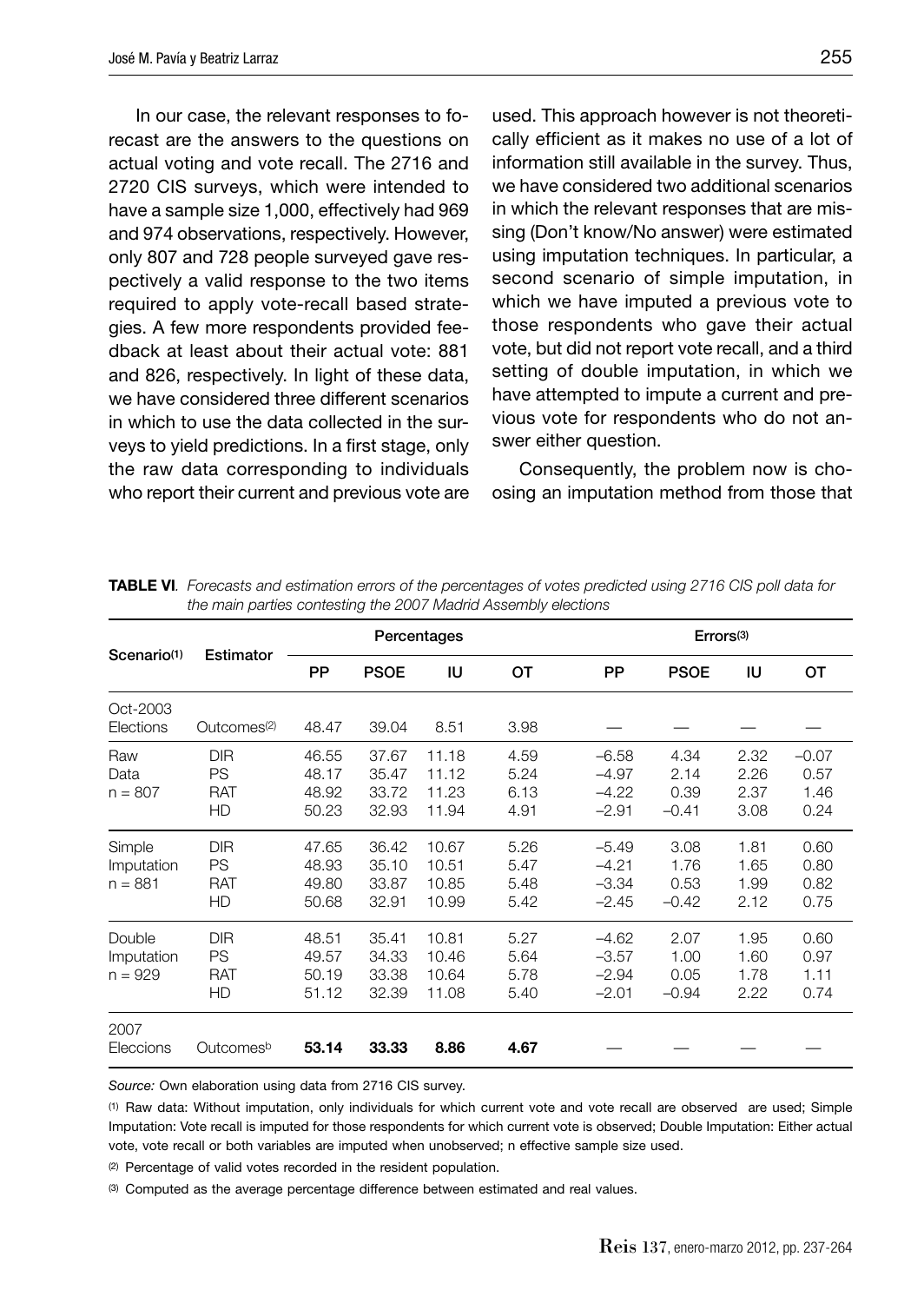| Raw Data                      |                              |                              |                              |                                  |                              | Simple Imputation            |                            |                                  | Double Imputation            |                              |                              |                                  |
|-------------------------------|------------------------------|------------------------------|------------------------------|----------------------------------|------------------------------|------------------------------|----------------------------|----------------------------------|------------------------------|------------------------------|------------------------------|----------------------------------|
| Estimador                     | ENT                          | RMSE AME                     |                              | <b>RME</b>                       | <b>ENT</b>                   | <b>RMSE</b>                  | AME                        | <b>RME</b>                       | <b>ENT</b>                   | <b>RMSE</b>                  | AME                          | <b>RME</b>                       |
| DIR<br><b>PS</b><br>RAT<br>HD | 5.31<br>3.66<br>2.70<br>1.99 | 4.11<br>2.94<br>2.53<br>2.13 | 3.33<br>2.48<br>2.11<br>1.66 | 13.27<br>13.38<br>16.78<br>11.65 | 4.23<br>3.06<br>2.20<br>1.69 | 3.29<br>2.46<br>2.00<br>1.68 | 2.74<br>2.11<br>.67<br>.44 | 13.19<br>12.25<br>11.96<br>11.51 | 3.42<br>2.45<br>1.81<br>1.63 | 2.73<br>2.07<br>1.81<br>1.61 | 2.31<br>1.78<br>1.47<br>1.48 | 12.47<br>12.14<br>12.41<br>11.87 |

**Table VII***. Goodness-of-fi t measures between actual and estimated joint vote distributions obtained using the 2716 CIS survey. 2007 Madrid Assembly regional elections (1),(2)*

(1) Raw data: Without imputation, only individuals for which current vote and vote recall are observed are used; Simple Imputation: Vote recall is imputed for those respondents for which current vote is observed; Double Imputation: Either actual vote, vote recall or both variables are imputed when unobserved; n effective sample size used.

(2) ENT: Entropy; RMSE: Root of MSE; AME: Absolute mean error; RME: Relative average error.

have been proposed in the literature —regression imputation, random imputation, mean imputation, nearest neighbor imputation, multiple imputation, expert imputation, hot deck, or cold-deck (eg, Schafer , 1997; Särndal and Lundström, 2005, Galvan and Medina, 2007). In this case, in order to make the solution workable and meaningful, imputation by expert judgment was chosen (Särndal and Lundström, 2005: 164-5), using as informative variables interviewees' responses to questions such as: leaders evaluation, ideological self-identification, proximity to parties, ideological allocation of parties on behalf of the respondent, respondent's vote in other elections, evaluation of electoral outcomes and assessment of policies.

Tables VI and VIII display the results of the predictions obtained for the 2007 Madrid Assembly and the 2007 Barcelona local elections, respectively, after employing the three sets of data (without imputation, with simple imputation and double imputation) described in the paragraph above. Tables VII and IX, on the other hand, show the goodness-of-fit statistics of the estimated distributions.

As can be easily deduced by observing Table VI, the 2716 survey raw results are extremely biased and although imputations reduce the bias significantly, it remains significantly high (see DIR forecasts). In the case of Madrid, the predictions that best fit the actual outcomes are obtained using the HD estimator, displaying a significant advantage over RAT estimates, which rank second, and PS predictions, which are far from the actual results despite improving clearly on the direct forecasts (see Table VII). The combination of imputation and vote-recall correction seems to reduce bias and improves the overall accuracy of all the forecasts. However, this improvement does not affect all strategies equally. The HD estimator improves the least, while the other predictors further improve their performance after imputation with marked advances in their overall fit.

In the case of Barcelona, the results are somewhat different. In fact, the data are even slightly more biased after imputation than they were before, despite the raw data already showing significant levels of bias. Furthermore, this case highlights the huge overcorrection that vote recall induces in CiU and PP, and also in PSC, estimates. The latter probably explains why, without imputation, all estimators based on vote-recall corrections perform worse this time than the direct estimator (see Table VIII).

Out of the three estimators based on vote-recall, the RAT predictor performs clearly worse than the PS and HD strategies. The differences between the last two, however,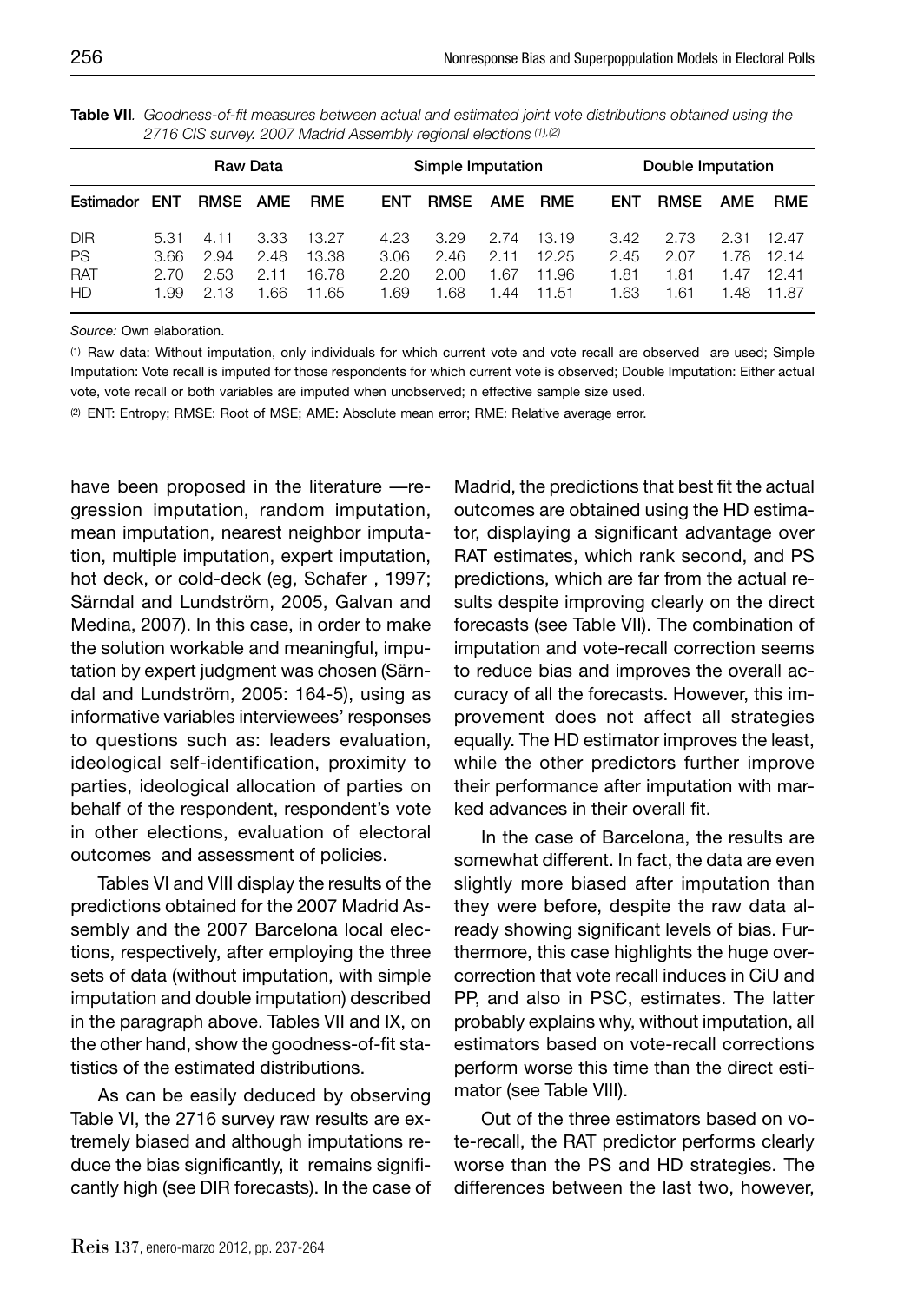|                                   |                                             |                                  |                                  |                                  | Percentages                      |                              |                                  |                                       |                                       | Errors <sup>(3)</sup>              |                              |                                    |                                    |
|-----------------------------------|---------------------------------------------|----------------------------------|----------------------------------|----------------------------------|----------------------------------|------------------------------|----------------------------------|---------------------------------------|---------------------------------------|------------------------------------|------------------------------|------------------------------------|------------------------------------|
| Scenario <sup>(1)</sup>           | Estimator                                   | <b>PSC</b>                       | CiU                              | PP                               | <b>ICV</b>                       | <b>ERC</b>                   | OT                               | <b>PSC</b>                            | CiU                                   | PP                                 | <b>ICV</b>                   | <b>ERC</b>                         | OT                                 |
| 2003<br>Elect.                    | Out-<br>comes <sup>(2)</sup>                | 33.57                            | 21.45                            | 16.12                            | 12.07 12.81                      |                              | 3.97                             |                                       |                                       |                                    |                              |                                    |                                    |
| Raw<br>data<br>$n = 728$          | <b>DIR</b><br><b>PS</b><br><b>RAT</b><br>HD | 31.41<br>27.65<br>26.15<br>27.85 | 26.99<br>22.47<br>21.16<br>22.17 | 11.21<br>16.17<br>17.43<br>17.50 | 11.38<br>12.59<br>10.51<br>11.16 | 8.66<br>8.82<br>9.02<br>9.26 | 10.36<br>12.30<br>15.73<br>11.07 | 1.45<br>$-2.31$<br>$-3.81$<br>$-2.11$ | 1.54<br>$-2.99$<br>$-4.30$<br>$-3.28$ | $-4.40$<br>0.57<br>1.82<br>1.89    | 2.03<br>3.24<br>1.16<br>2.81 | $-0.19$<br>$-0.03$<br>0.17<br>0.40 | $-0.43$<br>1.51<br>4.95<br>0.29    |
| Simle<br>Imputation<br>$n = 826$  | <b>DIR</b><br><b>PS</b><br><b>RAT</b><br>HD | 32.31<br>28.01<br>26.03<br>27.39 | 26.58<br>22.24<br>20.77<br>22.78 | 9.37<br>15.50<br>17.81<br>17.41  | 11.66<br>12.61<br>10.39<br>11.91 | 8.99<br>8.90<br>8.95<br>9.18 | 32.31<br>12.73<br>16.04<br>11.33 | 2.36<br>$-1.95$<br>$-3.93$<br>$-2.57$ | 1.12<br>$-3.21$<br>$-4.68$<br>$-2.68$ | $-6.24$<br>$-0.10$<br>2.21<br>1.80 | 2.32<br>3.27<br>1.04<br>2.57 | 0.14<br>0.05<br>0.10<br>0.33       | 0.31<br>1.95<br>5.26<br>0.55       |
| Double<br>Imputation<br>$n = 888$ | <b>DIR</b><br>PS<br><b>RAT</b><br>HD        | 33.26<br>27.36<br>24.88<br>27.76 | 26.90<br>22.06<br>20.10<br>23.18 | 8.83<br>17.00<br>19.97<br>17.91  | 11.50<br>12.65<br>9.87<br>11.55  | 9.24<br>8.96<br>8.91<br>9.28 | 10.27<br>11.97<br>16.28<br>10.31 | 3.31<br>$-2.59$<br>$-5.08$<br>$-2.19$ | 1.44<br>$-3.40$<br>$-5.36$<br>$-2.28$ | $-6.78$<br>1.39<br>4.37<br>2.30    | 2.15<br>3.30<br>0.52<br>2.20 | 0.39<br>0.11<br>0.05<br>0.43       | $-0.52$<br>1.19<br>5.49<br>$-0.47$ |
| 2007<br>Elect.                    | Out-<br>comes <sup>(2)</sup>                | 29.96                            | 25.46                            | 15.61                            | 9.35                             | 8.85                         | 10.77                            |                                       |                                       |                                    |                              |                                    |                                    |

**TABLE VIII***. Forecasts and estimation errors of the percentages of votes predicted using 2720 CIS poll data for the main parties contesting the 2007 Barcelona local elections*

*Source:* Own elaboration using data from the 2720 CIS survey.

(1) Raw data: Without imputation, only individuals for which current vote and vote recall are observed are used; Simple Imputation: Vote recall is imputed for those respondents for which current vote is observed; Double Imputation: Either actual vote, vote recall or both variables are imputed when unobserved; n effective sample size used.

(2) Percentage of valid votes recorded in the resident population.

(3) Computed as the average percentage difference between estimated and real values.

| Datos brutos                                       |                              |                             |                              |                                  |                              | Imputación simple            |                              |                                  | Imputación doble             |                              |                              |                                  |
|----------------------------------------------------|------------------------------|-----------------------------|------------------------------|----------------------------------|------------------------------|------------------------------|------------------------------|----------------------------------|------------------------------|------------------------------|------------------------------|----------------------------------|
| Estimator                                          | <b>ENT</b>                   | <b>RMSE</b>                 | <b>AME</b>                   | <b>RME</b>                       | <b>ENT</b>                   | <b>RMSE</b>                  |                              | AME RME                          | <b>ENT</b>                   | <b>RMSE</b>                  | <b>AME</b>                   | <b>RME</b>                       |
| <b>DIR</b><br><b>PS</b><br><b>RAT</b><br><b>HD</b> | 1.79<br>2.04<br>3.24<br>2.12 | 2.17<br>2.14<br>3.22<br>212 | 1.67<br>1.77<br>2.70<br>1.80 | 11.15<br>12.02<br>16.92<br>11.57 | 2.27<br>1.96<br>3.46<br>2.08 | 2.92<br>2.18<br>3.44<br>2.00 | 2.08<br>1.76<br>2.87<br>1.75 | 13.56<br>12.23<br>17.79<br>11.15 | 2.77<br>2.34<br>4.32<br>1.91 | 3.27<br>2.33<br>4.16<br>1.85 | 2.43<br>2.00<br>3.48<br>1.65 | 15.39<br>13.08<br>20.52<br>10.64 |

**TABLE IX***. Goodness-of-fi t measures between actual and estimated joint vote distributions obtained using the 2720 CIS survey. 2007 Barcelona local elections*(1), (2)

*Source:* Own elaboration.

(1 Raw data: Without imputation, only individuals for which current vote and vote recall are observed are used; Simple Imputation: Vote recall is imputed for those respondents for which current vote is observed; Double Imputation: Either actual vote, vote recall or both variables are imputed when unobserved; n effective sample size used.

(2) ENT: Entropy; RMSE: Root of MSE; AME: Absolute mean error; RME: Relative mean error.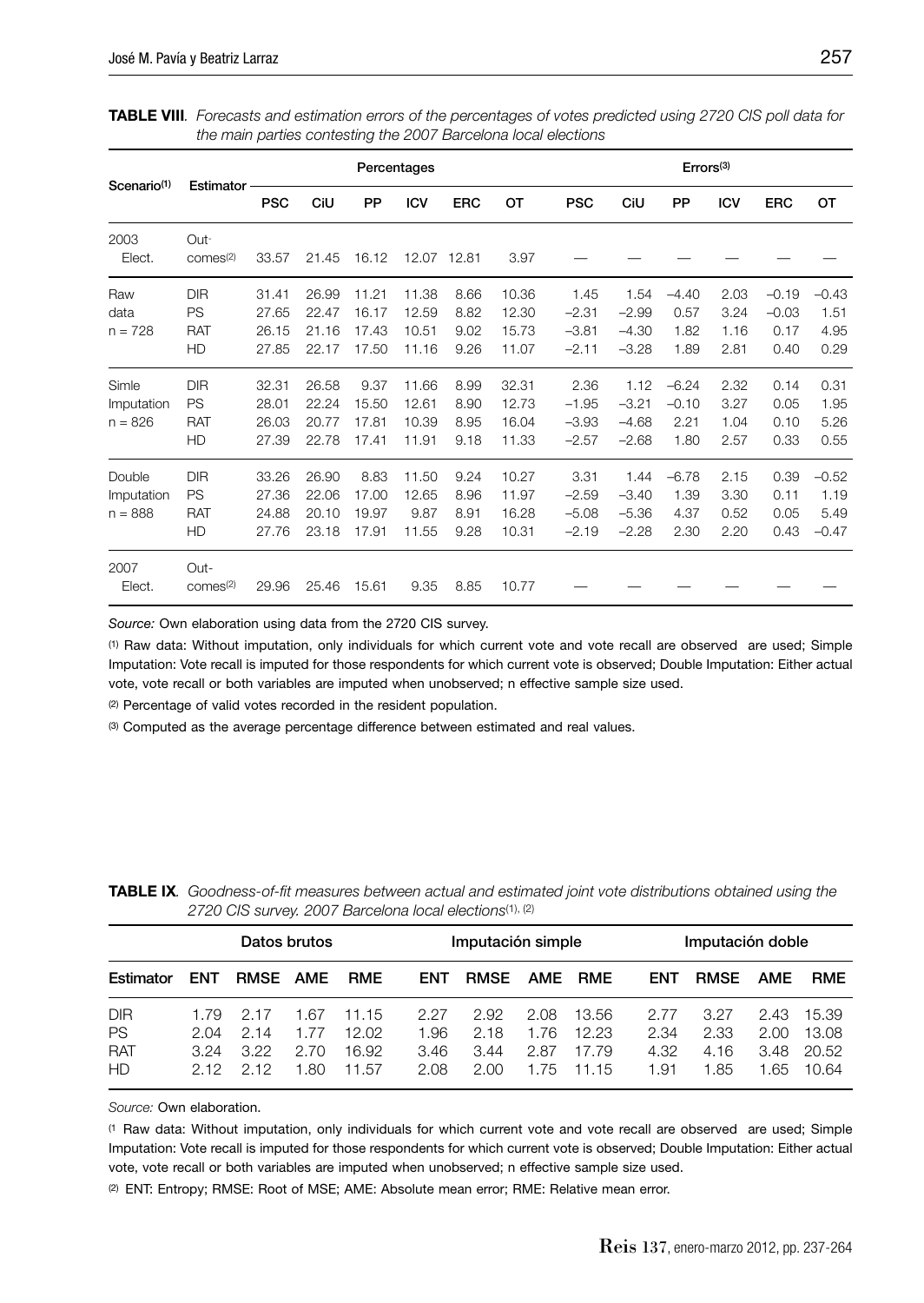are not conclusive. In terms of entropy, the PS estimator records the best results (see Table IX), although its advantage over the HD estimator is rather scanty and may even be questioned. Indeed, on the one hand we observe that, with double imputation, the HD estimator improves on the PS estimator in terms of entropy while, on the other hand, with raw and simple imputed data the differences between both sets of estimates (PS and HD) are minimal or even favour the PS. Choosing the best therefore depends on the indicator used to measure the goodness of fit. In fact, in the estimates without imputation, each estimator records the best fits for two of the four indicators when, in the other scenarios, the PS estimator yields the best just once. Nevertheless, any alleged advantage of the PS estimator would be based in this case on that fact that its predictions for PP were more accurate.

# **CONCLUSIONS**

When dealing with votes counted, the superpopulation models based on the congruence that the aggregate electoral results of consecutive elections display on small scales (polling boxes, electoral sections, voting stations) have helped to significantly improve the predictions obtained with biased samples. Parallel to this, nonresponse bias is seen to be a growing problem in polls, where biased samples are the norm. The aim of this research is to study the predictive power of these methods in a survey environment and to assess their performance against the estimators currently used by the industry. In addition to this, the study also seeks to ascertain whether the use of a sampling selection procedure (probably less costly in terms of both money and time) whereby a greater number of electors in a smaller number of census tracts are selected (AL sampling) could be implemented without impairing the quality of the estimates.

In order to answer these questions, we have performed a complex simulation exercise for two different elections (2007 Madrid Assembly and 2007 Barcelona local elections) generating an enormous amount of samples under different scenarios of voter behavior when interviewed. Furthermore, to complete the research, the strategy has also been tested using real poll data. The actual data (with and without imputation, to reduce partial response) collected in two post-election surveys (2716 and 2720) conducted by the CIS were also analyzed. Four different estimators have been used to generate predictions: a direct estimator (DIR), which translates poll raw responses into percentages, and three additional estimators that make use of vote recall responses to improve forecasts, namely the weighted ratio estimator (RAT), the post-stratification estimator (PS) and the HD superpopulation estimator, which, to elaborate its forecasts, regresses the vote-recall corrected estimates obtained in the sampled sections on the outcomes recorded in those same sections in the previous elections.

In light of the results, we have obtained a valuable set of findings with broad practical impact. Despite the different political and geographic areas considered in the two simulation exercises implemented and the different hypotheses considered concerning the asymmetric response rates of voters, the conclusions reached in the simulations for both elections are very similar. In particular, it could be stated that:

- i) All estimators generate highly accurate predictions under ideal conditions (without nonresponse or response errors).
- ii) Introducing vote recall as an auxiliary variable in the forecasting process improves estimate accuracy, with the PS estimator producing the closest fit to raw data.
- iii) Of all three vote recall based estimators, the PS estimator yields the best predictions in ideal conditions.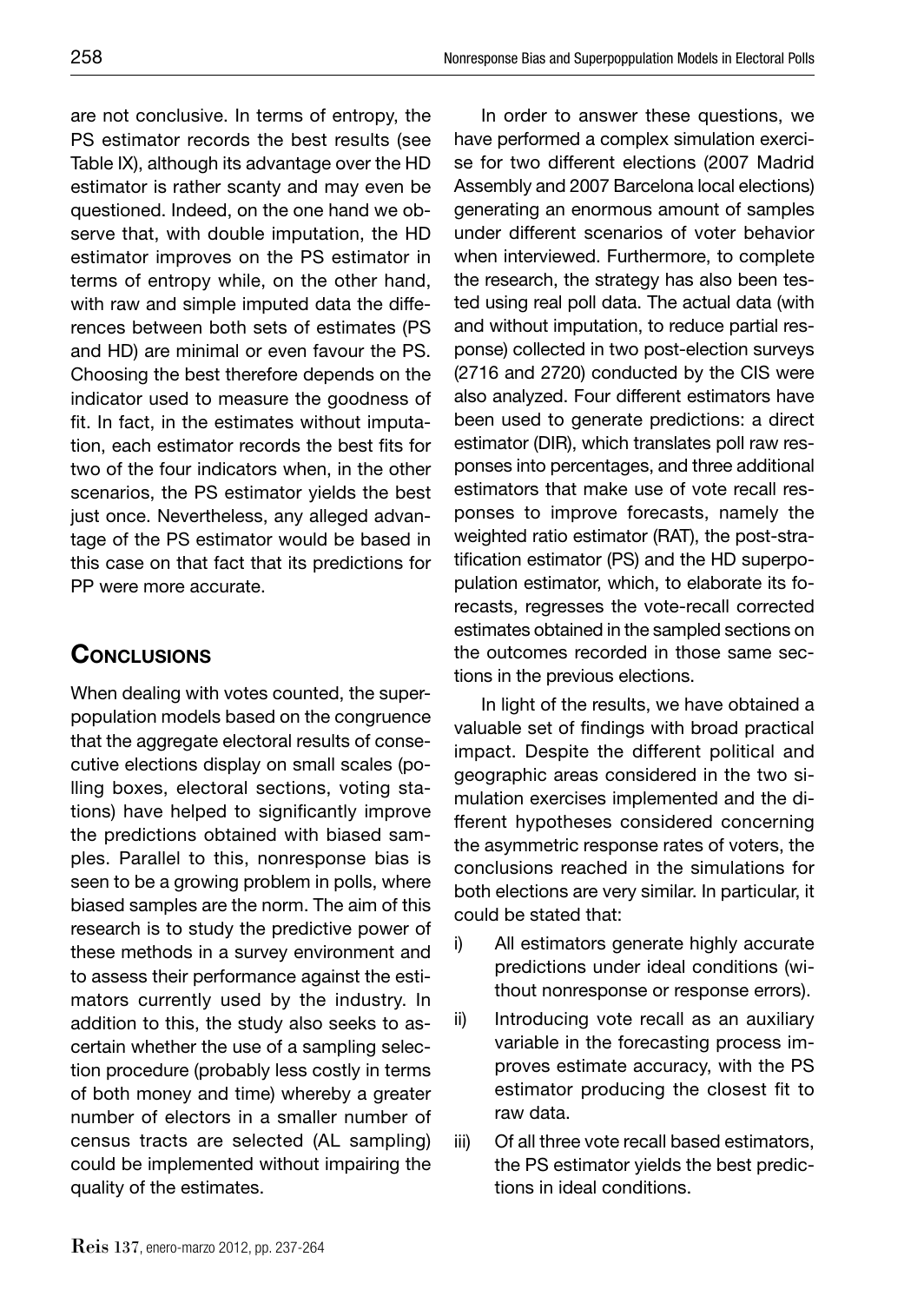- iv) The PS estimator, however, suffers greatly in presence of nonresponse bias and becomes less accurate the greater the bias.
- v) The HD estimator is clearly the best predictor when more realistic sampling circumstances are considered (when nonresponse bias and response error appear in the samples).
- vi) The RAT estimator generates (on average) quite similar solutions to the HD estimator, albeit generally less accurate.
- vii) The difference in relative accuracy between the HD estimator and the RAT and PS predictors increases when nonresponse bias grows.
- viii) Despite the obvious superiority that the HD estimator shows in more realistic situations, there still seems to be room for more accurate strategies.
- ix) In general, selecting a smaller number of sections (along with drawing a larger number of interviews per section) slightly worsens estimate accuracy, albeit unevenly for each estimator. The HD estimator suffers the least from this change in sampling strategy.
- x) As a rule, the combined use of the HD estimator and an AL sampling design would increase the quality of estimates and reduce monetary costs.

The results obtained using the actual data collected in both the CIS 2716 and 2720 surveys points in the same direction as those achieved in the simulations. On the one hand, working with the 2716 poll data, the HD estimator clearly dominates its competitors, being able to appreciably reduce the enormous bias of the original data. On the other hand, we find that both the PS and HD estimators generate quite comparable predictions with the 2720 survey data, HD performance nevertheless still constituting an improvement on direct estimates, which become more biased after imputation.

In view of the findings obtained in this study, the recommendation is clear: the HD predictor should be placed ahead of the PS and RAT strategies. Such a decision would almost certainly result in an average improvement in prediction accuracy. Furthermore, the quality of the estimates would not be significantly altered if a sample design in which fewer sections and more electors by section were sampled was adopted, particularly if this were accompanied by the use of the HD estimator. Therefore, taking into account that adopting such a plan would be less expensive, the only impediment that could initially discourage the industry from adopting it would be that such a change would affect accuracy when estimating other issues that are also included in electoral polls (such as leader evaluation). This potential limitation, however, could be adequately overcome by selecting sections in a completely non random fashion. This approach would be perfectly acceptable within the HD strategy, as it does not require a random selection to be applied. Adopting the HD approach would therefore also have the advantages of using purposive sampling, which could, *a priori*, guarantee adequate representation in the survey of the whole socio-political spectrum.

Despite the preceding statements, the HD estimator is not a panacea. On the one hand, the fact that the HD predictor on average achieves the best forecasts with realistic samples does not guarantee that it will generate better predictions than its competitors the RAT and PS estimators—for a particular sample. Likewise, on the other hand, as HD bias figures remind us, there is still room for improvement in this context. In this regard, it would be interesting to explore whether expressly considering the geospatial dimension of the data and/or a more efficient use of sample and population information could lead to more accurate predictions.

In addition to the issues outlined in the paragraph above, which lead to other suggestive avenues of research using alternative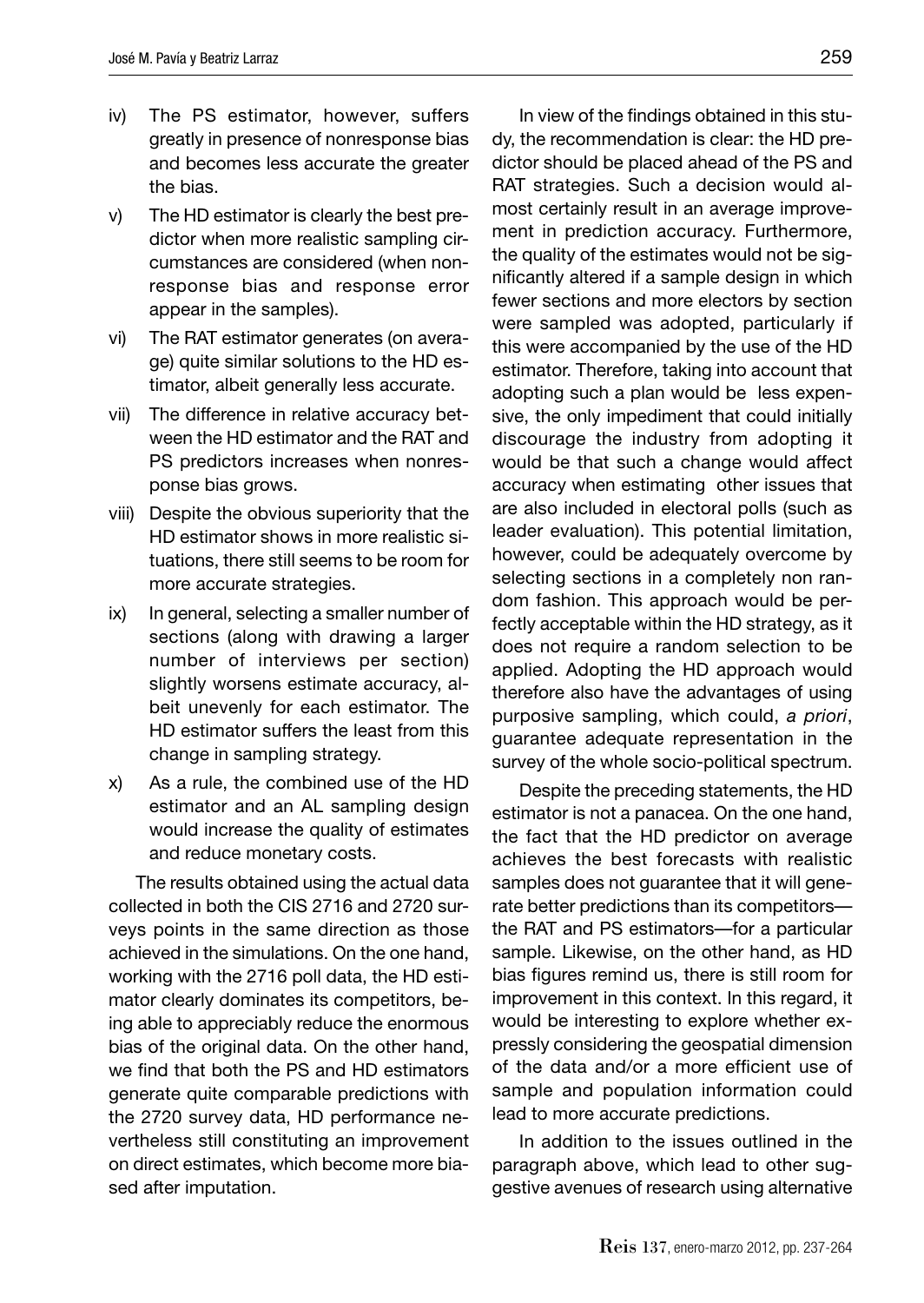approaches, there are at least a couple of topics within the approach taken in this paper that should be addressed in the future: (i) Deciding the sampling design that best suits the HD estimator and (ii) determining the most appropriate strategy for computing the sampling variance of the HD estimator taking into account its features.

# **REFERENCES**

- Aybar, C. (1998): *Modelos de Superpoblación y Poblaciones Discretas Finitas*, Tesis Doctoral, Universitat de València: Valencia.
- Bernardo, José M. (1997): "Probing Public Opinion: The State of Valencia Experience", en *Bayesian Case Studies 3*, eds. C. Gatsonis, J.S. Hodges, R.E. Kass, R. McCulloch, P. Rossi and N.D. Singpurwalla, New York: Springer-Verlag, pp. 3-21.
- Bernardo, José M. and F. Javier Girón (1992): "Robust Sequential Prediction from Non-random Samples: the Election Night Forecasting Case", in *Bayesian Statistics 4*, eds. J.M. Bernardo, J.O. Berge, A.P. Dawid and A.F.M. Smith, Oxford: Oxford University Press, pp. 61-77.
- Biemer, Paul, Ralph Folsom, Richard Kulka, Judith Lessler, Babu Shah and Michael Weeks (2003): "An Evaluation of Procedures and Operations Used by the Voter News Service for the 2000 Presidential Election", *Public Opinion Quarterly,* 67: 32-44.
- Curtin, Richard, Stanley Presser y Eleanor Singer (2005): "Changes in Telephone Survey Nonresponse over the Past Quarter Century", *Public Opinion Quarterly,* 69: 87–98.
- de Leeuw, Edith and Wim de Heer (2002): "Trends in Household Survey Nonresponse: A Longitudinal and International Comparison", in *Survey Nonresponse*, eds. R.M. Groves, D.A. Dillman, J. L. Etinge and R.J.A. Little, New York: Wiley, pp. 41- 54.
- Galván, Marco and Fernando Medina (2007): *Imputación de Datos: Teoría y Práctica*, Santiago de Chile: United Nations Publications.
- Greene, William H. (2003): *Econometric Analysis*, New Jersey: Prentice Hall.
- Groves, Robert M. (1989): *Survey Errors and Survey Costs*, New York: John Wiley & Sons.
- Groves, Robert M. (2006): "Nonresponse Rates and Nonresponse Bias in Household Surveys", *Public Opinion Quarterly*, 70: 646-675.
- Groves, Robert M. and Mick P. Couper (1998): *Nonresponse in Household Interview Surveys*, New York: Wiley.
- Groves, Robert M., Don A Dillman, John L Eltinge and Roderick J.A. Little (2002): *Survey Nonresponse*, New York: Wiley.
- Groves, Robert M., Eleanor Singer, Amy D. Corning and Ashley Bowers, (1999): "A Laboratory Approach to Measuring the Joint Effects of Interview Length, Incentives, Differential Incentives, and Refusal Conversion on Survey Participation", *Jo*urnal of Official Statistics, 15: 251-268.
- Gschwend, Thomas, Ron Johnston and Charles Pattie (2003): "Split-Ticket Patterns in Mixed-Member Proportional Election Systems: Estimates and Analyses of their Spatial Variations at the German Federal Election, 1998", *British Journal of Political Science*, 33: 109-128.
- Isaki, Cary T., Julie H. Tsay and Wayne A. Fuller (2004): "Weighting Sample Data Subject to Independent Controls", *Survey Methodology*, 30, 35-44.
- Johnston, Ron and Charles Pattie (2000): "Ecological Inference and Entropy-Maximizing: An Alternative Estimation Procedure for Split-Ticket Voting", *Political Analysis*, 8: 333-345.
- Kalton, Graham and Daniel Kasprzyk (1986): "The Treatment of Missing Data", *Survey Methodology*, 12: 1-6.
- Keeter, Scoot, Carolyn Miller, Andrew Kohut, Robert M. Groves, and Stanley Presser (2000): "Consequences of Reducing Nonresponse in a National Telephone Survey", *Public Opinion Quarterly,* 64: 125–48.
- King, Gary (1997): *A Solution to the Ecological Inference Problem: Reconstructing Individual Behavior from Aggregate Data*, Princeton, NJ, Princeton University Press.
- King, Gary, James Honaker, Anne Joseph, and Kenneth Scheve (2001): "Analyzing Incomplete Political Science Data: An Alternative Algorithm for Multiple Imputation", *American Political Science Review*, 95 49-69.
- Konner, Joan (2003): "The Case for Caution. This System Is Dangerously Flawed", *Public Opinion Quarterly*, 67: 5-18.
- Martin, Elizabeth A., Michael W. Traugott and Courtney Kennedy (2005): "A Review and Proposal for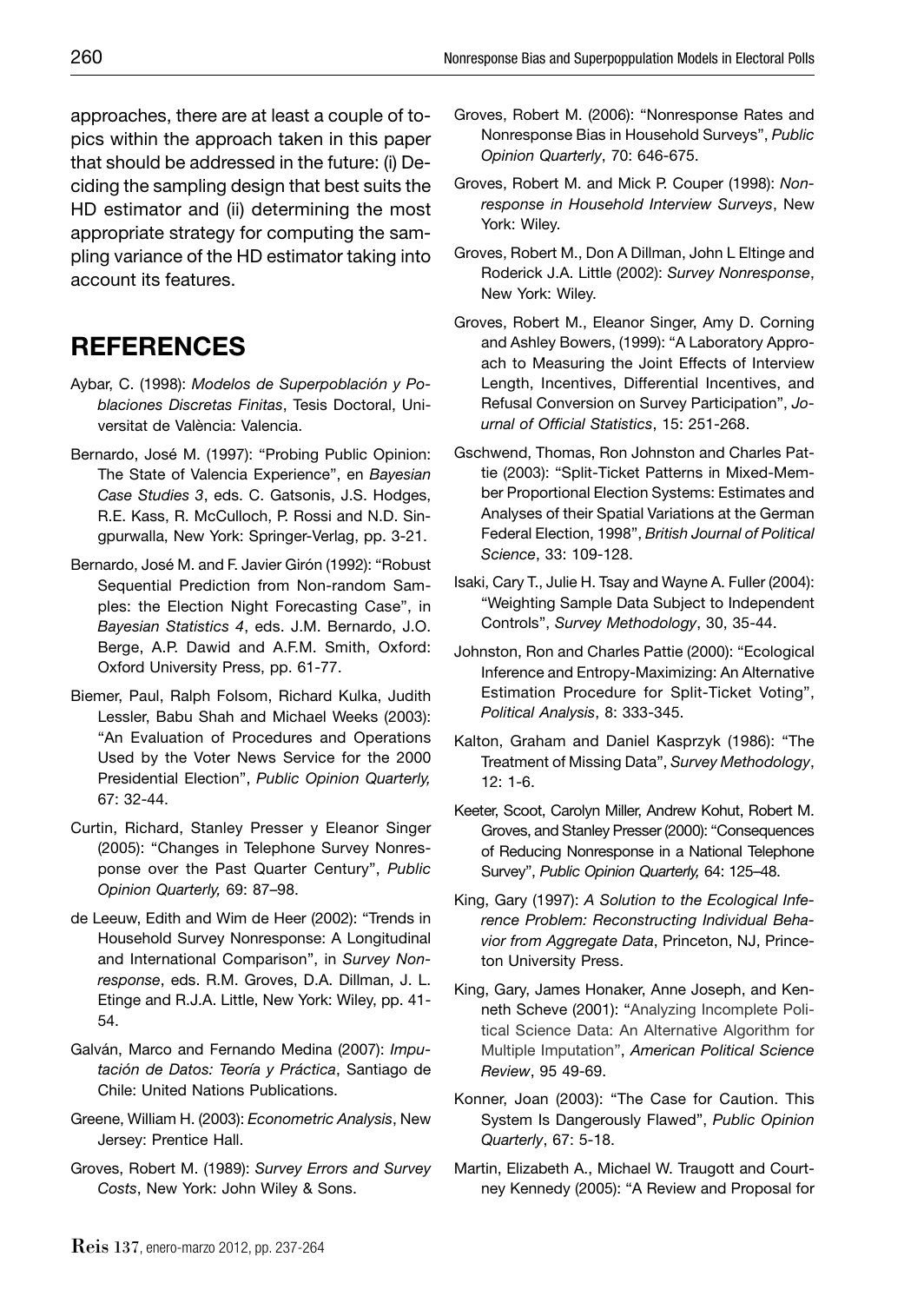a New Measure of Poll Accuracy", *Public Opinion Quarterly*, 69: 342-369.

- Mitofsky, Warren J. (2003): "Voter News Service after the Fall", *Public Opinion Quarterly*, 67: 45-58.
- Mitofsky, Warren J. and Edelman Murray (2002): "Election Night Estimation", Journal of Official *Statistics*, 18: 165-179.
- Merkle, Daniel M. and Edelman Murray (2002): "Nonresponse in Exit Polls: A Comprehensive Analysis", in *Survey Nonresponse*, R. M. Groves, D. A. Dillman, J. L. Etinge and R. J. A. Little (eds.), New York: Wiley.
- Pavía, Jose M. (2010): "Improving Predictive Accuracy of Exit Polls", *International Journal of Forecasting*, 26: 68-81.
- —, Bernardi Cabrer and Ramón Sala (2009): "Updating Input-Output Matrices: Assessing Alternatives through Simulation", *Journal of Statistical Computation and Simulation*, 79: 1467-1498.
- —, Beatriz Larraz, and Jose María Montero (2008): "Election Forecasts Using Spatio-Temporal Models", *Journal of the American Statistical Association*, 103: 1050-1059.
- -and López-Quilez, Antonio (2012): "Spatial Vote Redistribution in Redrawn Polling Units", under review.
- Pavía-Miralles, Jose Manuel (2005): "Forecasts from Non-Random Samples: The Election Night Case", *Journal of the American Statistical Association*, 100: 1113-1122.
- Pavía-Miralles, Jose Manuel and Beatriz Larraz-Iribas (2008): "Quick Counts from Non-Selected Polling Stations", *Journal of Applied Statistics*, 35: 383-405.
- Randall, J. Jones, Jr. (2008): "The State of Presidential Election Forecasting: The 2004 Experience", *International Journal of Forecasting*, 24: 310-321.

**RECEPTION:** 27/04/2010 **ACCEPTANCE:** 03/06/2011

- Rodríguez Osuna, Jacinto (1991): *Métodos de Muestreo.* Madrid: Centro de Investigaciones Sociológicas.
- (2005): *Métodos de Muestreo. Casos Prácticos.*  Madrid: Centro de Investigaciones Sociológicas.
- Rosén, Bengt (1997a): "Asympotic Theory for Order Sampling", *Journal of Statistical Planning and Inference*, 62: 135-158.
- Rosén, Bengt (1997b): "On Sampling with Probability Proportional to Size", *Journal of Statistical Planning and Inference*, 62: 159-191.
- Särndal, Carl-Erik (2007): "The Calibration Approach in Survey Theory and Practice", *Survey Methodology*, 33: 99-119.
- Särndal, Carl-Erik and Sixten Lundström (2005): *Estimation in Surveys with Nonresponse*, Chichester, England: John Wiley & Sons.
- Särndal, Carl-Erik, Bengt Swenson and Jan Wretman (2003): *Model Assisted Survey Sampling*, New York: Springer.
- Schafer, J.L. (1997): *Analysis of Incomplete Multivariate Data*, Boca Ratón, Florida: Chapman & Hall/ CRC.
- Singer, Eleanor (2006): "Introduction: Nonresponse Bias in Household Surveys", *Public Opinion Quarterly*, 70: 637-645.
- Smith, Tom W. (1999): "Developing Nonresponse Standards", paper presented to the *International Conference on Survey Nonresponse*, Portland, October, 1999. http://cloud9.norc.uchicago.edu/ dlib/nonre.htm.
- Valliant, Richard, Alan H. Dorfman and Richard M. Royall (2000): *Finite Population Sampling and Inference. A Prediction Approach*, New York: John Wiley & Sons.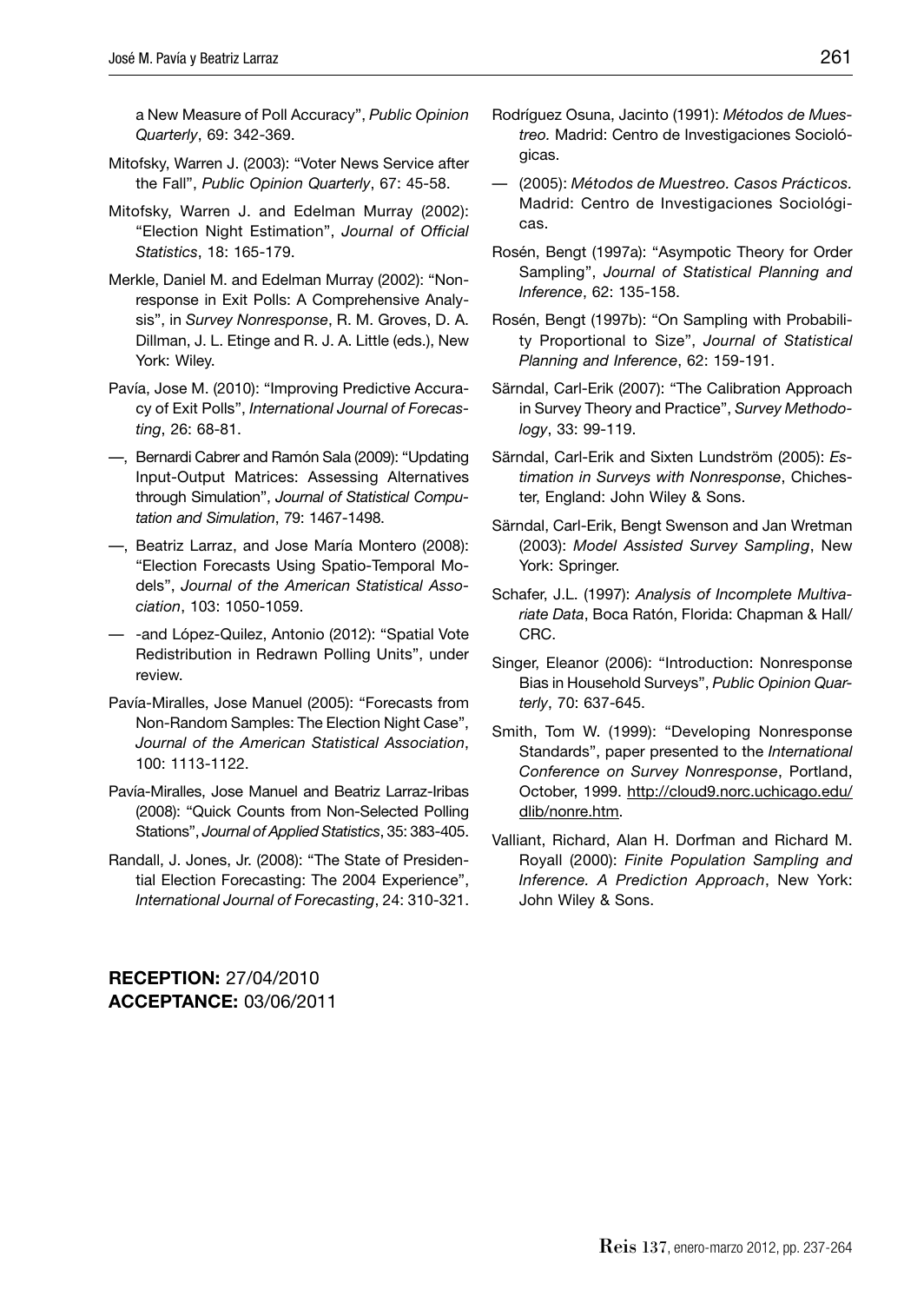# **APPENDIX**

#### **Appendix I: Estimation of cross-voting distributions (vote recall)**

In order to estimate the cross-distribution of votes in each census section, a two-step procedure was carried out. In a first step, the voting transfer matrices obtained from the 2716 and 2720 poll data were adjusted to make them consistent with the actual results registered in each constituency. In a second step, a transfer matrix was estimated in each section by balancing the outcomes of the section to the matrix obtained for the whole district.30

By way of illustration, let us consider two successive elections with only 3 electoral choices (A, B or C) in which 1 million votes were cast. [We assume the same electors in both elections to simplify]. Let us say that in the first election each option, A, B and C, gained 500,000, 400,000 and 100,000 votes respectively, and let us assume that in the next election each party received 450,000, 440,000 and 110,000 ballots. Admit that a survey of 1,000 voters, in which each respondent was asked for his/her vote in the current and previous elections, were collected and that the results were classified in a contingency table as below, where the rows represent vote recalls and the columns the current election votes (for example, 55 voters said they had chosen option B in the previous election and option A in the current election).

|             | Α              | R               | C              |                  |
|-------------|----------------|-----------------|----------------|------------------|
| Α<br>B<br>C | 400<br>55<br>3 | 80<br>350<br>10 | 10<br>15<br>77 | 490<br>420<br>90 |
|             | 460            | 440             | 100            | 1,000            |

It is clear that this sampling transfer matrix is not completely consistent with the aggregate outcomes recorded in both elections (for example, according to the sample, party C would have obtained 90,000 votes in the first election, when in fact they gained 100,000). Nevertheless, taking the crossdistribution derived from the survey as a starting point, a voting transfer matrix among options and between elections could be approximated by imposing as constraints that row and column sums should match the actual values recorded. More specifically, using the RAS method (see, e.g., Pavia *et al.*, 2009) at the constituency level yields the following transfer matrix:

|             | А                          | R                           | C                          |                               |
|-------------|----------------------------|-----------------------------|----------------------------|-------------------------------|
| Α<br>B<br>C | 399.517<br>47,393<br>3.090 | 89,735<br>338,698<br>11,567 | 10,748<br>13,909<br>85,343 | 500,000<br>400,000<br>100.000 |
|             | 450,000                    | 440,000                     | 110,000                    | 1,000,000                     |

After computing the estimated distribution of cross-voting at constituency level the same methodology is applied at section level (taking the cross-distribution estimated for the whole district as a reference). Thus, let us assume that in a district of 1,000 electors, 700, 250 and 50 voted for options A, B and C respectively in the previous elections and that in the current elections the outcomes were 630, 309 and 61. Then, applying the RAS matrix balance algorithm to these data, using the distribution estimated in the previous step as an initial approximation, we would

<sup>30</sup> From a practical-heuristic perspective, it is inefficient to work with all possible kinds of electoral behaviours. Consequently, in order to make the problem more manageable, the following were considered as possible categories to vote for: PP, PSOE, IU, Others or Blank, Abstention or No vote by age (this last option only for vote recall) in the case of the Madrid Assembly elections and, in the case of the Barcelona local elections, PSC, CiU, PP, ERC, ICV, Others or Blank, Abstention or No vote by age (the latter option only for vote recall.)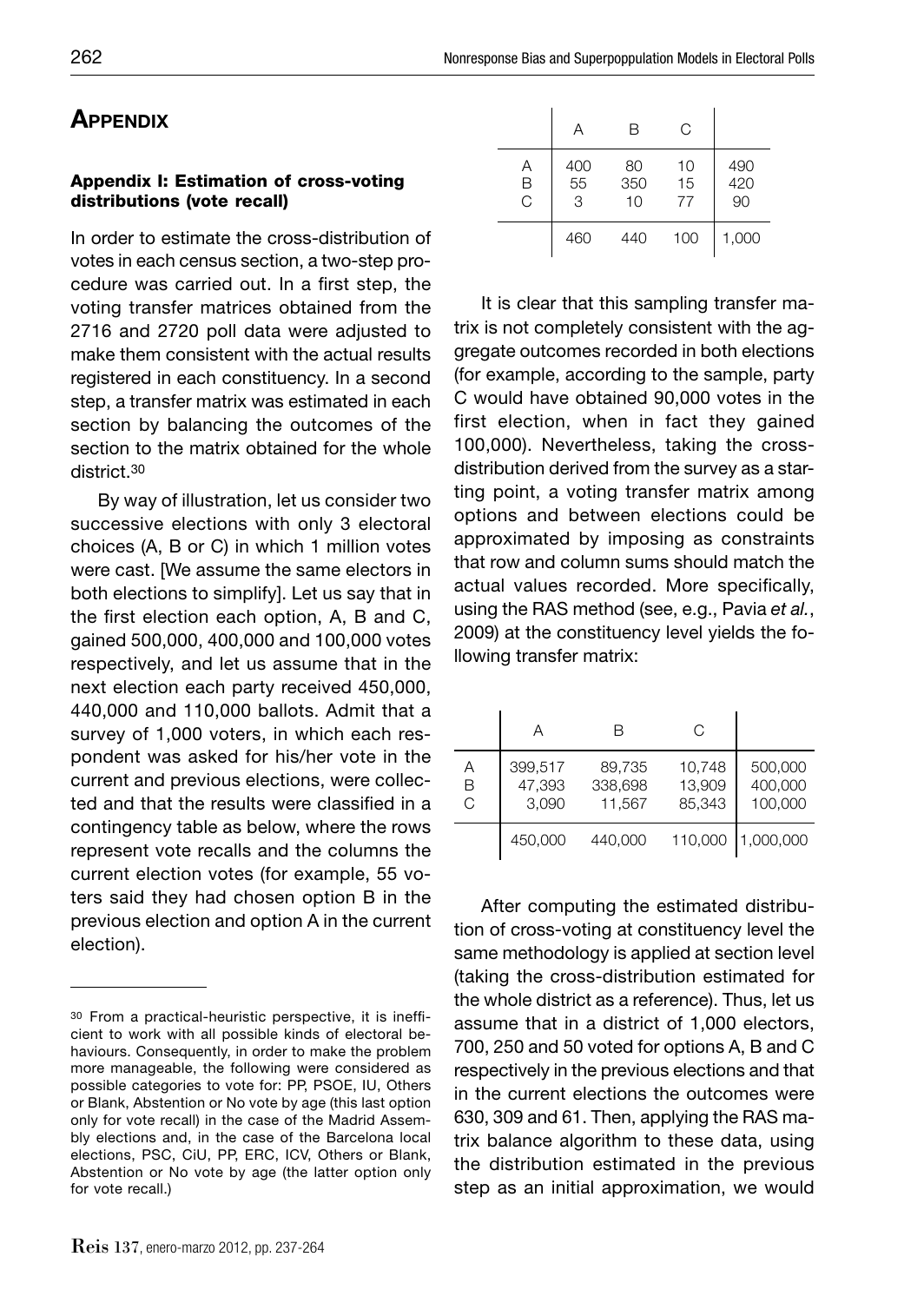obtain the following cross-voting distribution for this section:

|             | Α                           | В              | C             |                  |
|-------------|-----------------------------|----------------|---------------|------------------|
| Α<br>B<br>C | 590<br>38<br>$\overline{2}$ | 99<br>204<br>6 | 11<br>8<br>42 | 700<br>250<br>50 |
|             | 630                         | 309            | 61            | 1,000            |

By estimating these distributions for each census tract we can assign an actual vote and a vote recall to each elector after being drawn by choosing a section at random and within the section the elector also at random.

#### **Appendix II: Selection of electoral sections and simulation of responses**

Details concerning (i) the methods used to draw sections, (ii) the number of sections and electors selected and (iii) how survey responses were simulated are provided below. For CIS sampling, 101 sections were drawn in the region of Madrid, around 10 voters being chosen in each selected section (between 8-12). Meanwhile, in the city of Barcelona 10 voters were chosen in each of the 100 sections selected. Sections were selected following the stratified multistage cluster design typical of the polls conducted by the CIS (see Rodríguez Osuna, 2005). In the AL design the same strategy was employed in both elections. Twenty-five sections were randomly drawn (with selection probabilities proportional to the size of the section; Rosén, 1997a, 1997b) and 40 voters interviewed in each chosen section.

Once the sections that make up each sample were selected, we tackled the last stage: simulating electors' responses. To this end, we followed a hierarchical scheme of complexity regarding voter behavior when interviewed. Starting from the ideal case in which all voters contacted agreed to answer truthfully, we heightened the realism of the

simulated samples to create situations where the two types of nonsampling errors with the greatest impact on the accuracy of forecasts (which are also the most common in survey studies) were recreated through voters' behavior (Groves, 1989; Särndal and Lundström, 2005, Pavia, 2010): Nonresponse bias and response error. In particular, we simulated samples of three types: (i) samples without error (WE), where each respondent faithfully reports his/her vote in the current and previous elections31; (ii) samples with nonresponse bias (NRB), where there are skewed distributions of nonresponse for the voters of each party, i.e., situations where the probability of an elector contacted providing an answer depends on his/her vote and differs according to it, and (iii) samples with nonresponse bias and response (measurement) error (RE), where in addition to the behavior described in (ii), a portion of the respondents report incorrect answers.

Electors were in all cases chosen by simple random sampling without replacement. In NRW and RE samples, nevertheless, each subject initially drawn was subjected to a dichotomous or Bernoulli trial32 to decide whether or not the elector would become part of the final sample. Moreover, the interviewees finally selected in case (iii) were subjected to a second Bernoulli test to decide whether or not they would report truthful answers.

In case (i), in each selected section, *ms* electors were randomly selected (with *ms* approximately 10 for CIS sampling or equal to 40 in the AL design) and their votes in the past and current elections gathered. In cases

<sup>31</sup> Although there are voters who do not vote and, therefore, cannot report any "casting vote", in order to simplify the language we include the option not to vote when referring to an elector vote.

<sup>32</sup> Bernoulli trials are used to solve dichotomous decision problems, where the toss of a coin (with probability of heads and tails not necessarily being equal) is used to decide (as the result of the release) whether or not the selected subject performs a previously specified action.